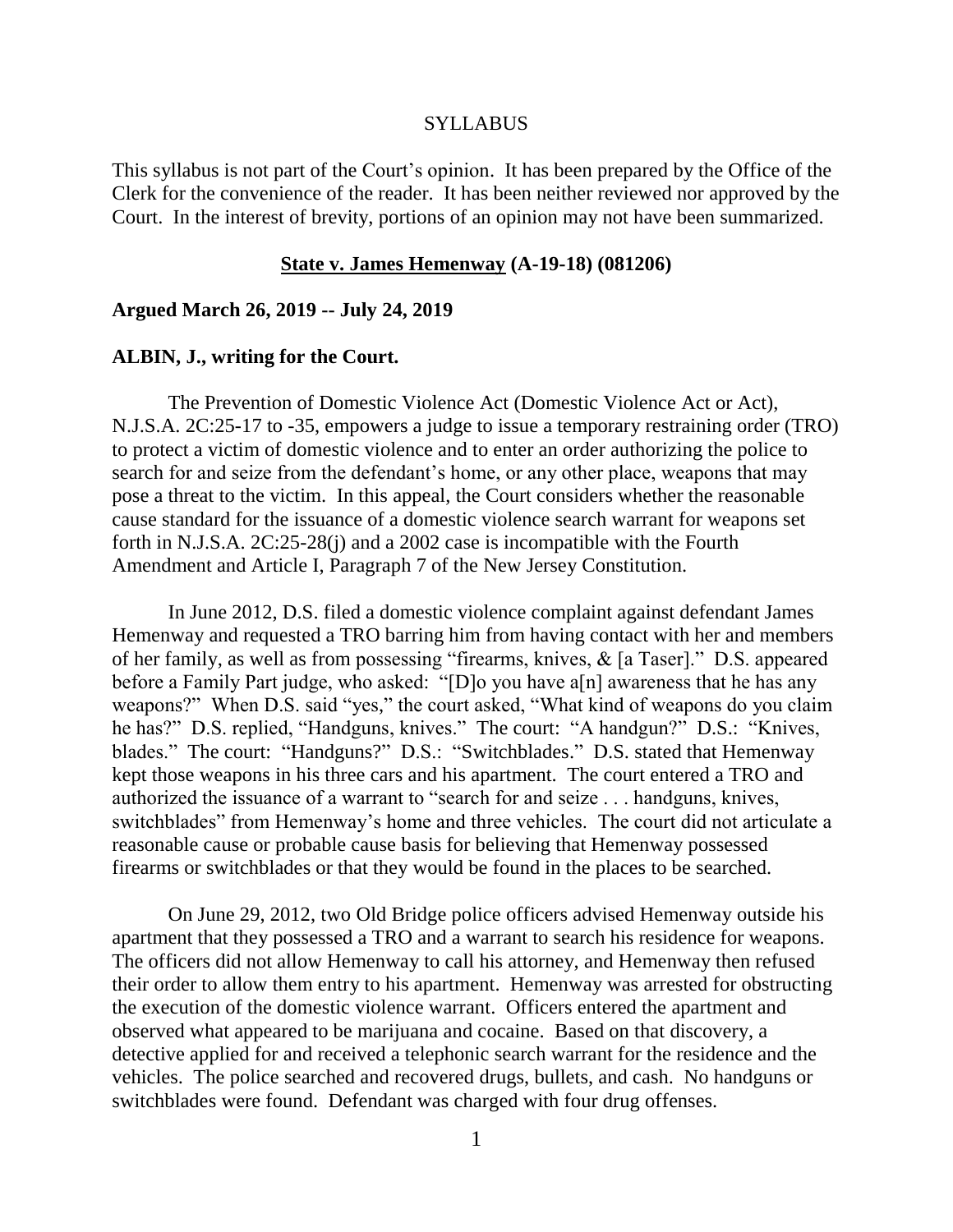The trial court denied Hemenway's motion to suppress, concluding that the telephonic criminal search warrant application set forth probable cause for the issuance of a warrant to search Hemenway's residence and that the domestic violence warrant provided an adequate and independent basis for the search of the vehicles. Hemenway appealed, challenging the validity of the domestic violence and telephonic search warrants. The Appellate Division affirmed the denial of Hemenway's motion to suppress. 454 N.J. Super. 303, 307 (App. Div. 2018). The Court granted Hemenway's petition for certification. 236 N.J. 42 (2018).

**HELD:** The beneficent goal of protecting domestic violence victims must be accomplished while abiding by well-established constitutional norms. Before issuing a warrant to search for weapons under the Act, a court must find that there is (1) probable cause to believe that an act of domestic violence has been committed by the defendant; (2) probable cause to believe that a search for and seizure of weapons is necessary to protect the life, health or well-being of a victim on whose behalf the relief is sought; and (3) probable cause to believe that the weapons are located in the place to be searched. Transposed into the context of a domestic violence search warrant for weapons, probable cause requires that the issuing court only have a well-grounded suspicion.

1. The Fourth Amendment of the United States Constitution and Article I, Paragraph 7 of the New Jersey Constitution, in nearly identical language, both guarantee "[t]he right of the people to be secure in their persons, houses, papers, and effects, against unreasonable searches and seizures" and that "no Warrants shall issue, but upon probable cause." Whether a government official is armed with a criminal warrant or a civil or administrative warrant, physical entry of the home is the chief evil against which the wording of the Fourth Amendment is directed. Because a warrantless search is presumptively invalid, the burden falls on the State to demonstrate that the search is justified by one of the few specifically established and well-delineated exceptions to the warrant requirement. One principal exception to the warrant requirement, as applied to the search of a home, is the exigent circumstances doctrine, which allows warrantless entry if police officers possess an objectively reasonable basis to believe that prompt action is needed to meet an imminent danger. Entry into the home must be premised on a search warrant issued on probable cause or on an exception to the warrant requirement, such as consent or exigent circumstances. (pp. 14-18)

2. The State claims that, under the special needs doctrine, a judicial order for the seizure of weapons under the Domestic Violence Act does not have to comport with the probable cause requirement. But neither the United States Supreme Court nor the Supreme Court of New Jersey has ever sanctioned the issuance of a warrant for the search of a home on less than probable cause under the special needs doctrine, except in the case of probationers. The special needs doctrine is applied in those exceptional circumstances in which special needs, beyond the normal need for law enforcement, make the warrant and probable cause requirement impracticable. (pp. 18-20)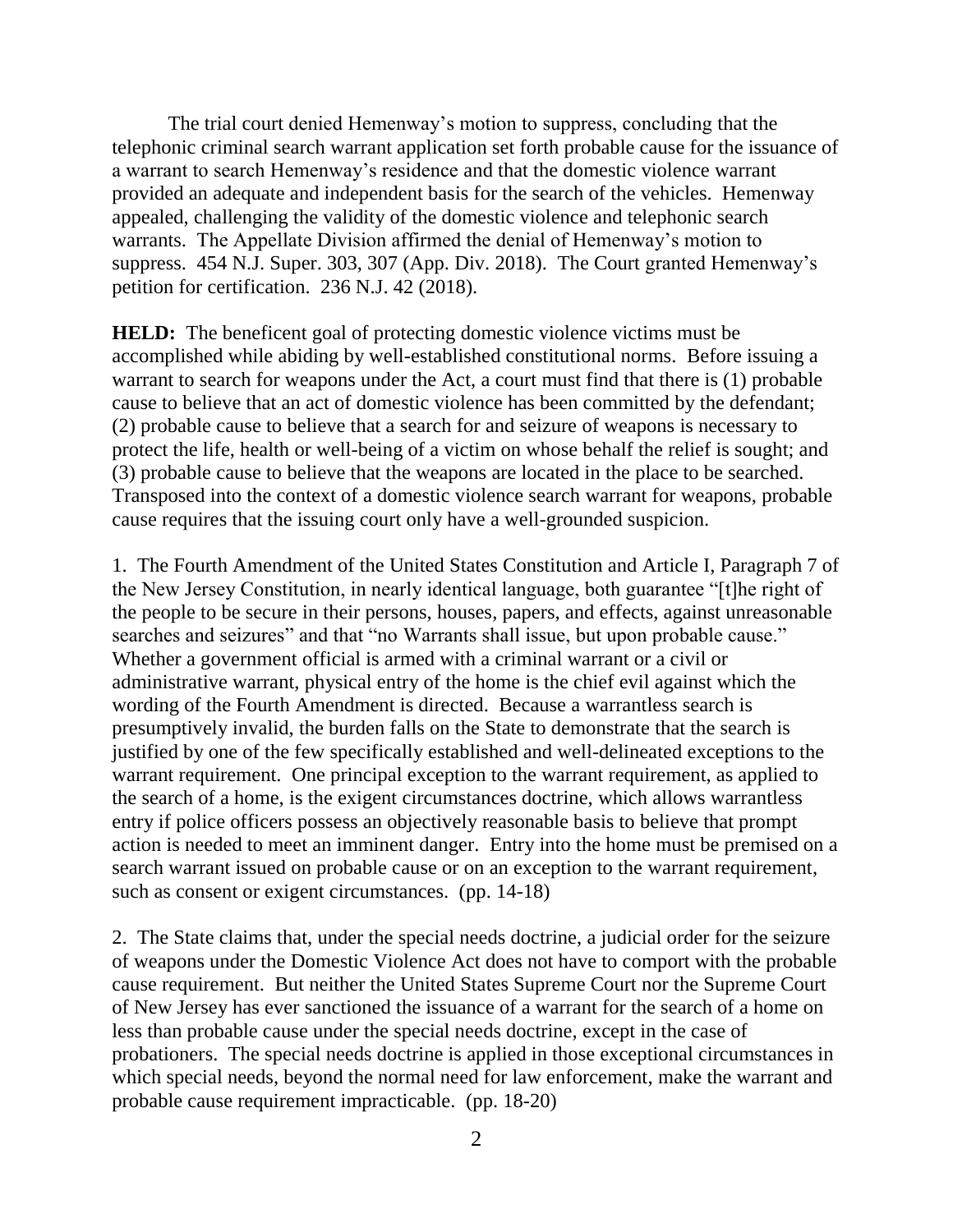3. The Domestic Violence Act provides access to both civil and criminal remedies and sanctions. One such remedy is to prevent a person judged to be a domestic violence abuser from having access to a weapon, including a firearm, which poses an imminent threat to a victim who has sought the protection of our courts. See N.J.S.A. 2C:25-28(j). The court is thus empowered to "order[] the search for and seizure of any firearm or other weapon at any location where the judge has reasonable cause to believe the weapon is located." N.J.S.A. 2C:25-28(j) (emphasis added). (pp. 20-22)

4. The language of the Domestic Violence Act, standing alone, lacks clear standards to guide a court in ordering a civil warrant for the seizure of weapons. Through judicial interpretation of the Act's provisions, New Jersey courts have imposed standards to conform the Act to the Federal and State Constitutions. See State v. Johnson, 352 N.J. Super. 15, 20 (App. Div. 2002); see also State v. Dispoto, 189 N.J. 108, 120-21 (2007). In Johnson, the Appellate Division set a reasonableness standard rather than the traditional probable cause standard for its three-part test. 352 N.J. Super. at 19-20. In Dispoto, the Court disapproved of one part of the Johnson standard, holding that "before a domestic violence temporary restraining order and accompanying search warrant can be issued, the court must find probable cause to believe that an offense of domestic violence has occurred." 189 N.J. at 120, 121 n.3 (emphasis added). The validity of the two other parts of the Johnson standard and the constitutionality of N.J.S.A. 2C:25-28(j) are now squarely before the Court. (pp. 22-24)

5. A search warrant for weapons under N.J.S.A. 2C:25-28(j) is a civil warrant aimed not at recovering evidence of a crime, but rather at seizing weapons that may pose an imminent risk to a domestic violence victim. But the Fourth Amendment and Article I, Paragraph 7's prohibition against unreasonable searches and seizures and their command that warrants issue upon probable cause apply not only to criminal investigations but also to searches related to civil or administrative investigations. (pp. 24-26)

6. The important goals of the Domestic Violence Act can be achieved within our constitutional scheme of ordered liberty. The sanctity of the home can be preserved while providing thorough safeguards to domestic violence victims. The Court notes that other jurisdictions have conformed their domestic violence statutory schemes to the Fourth Amendment and that N.J.S.A. 2C:25-28(j)'s authorization of a search warrant issued on less than probable cause apparently is unique to New Jersey. (pp. 26-29)

7. The special needs doctrine has applied almost uniformly to those exceptional circumstances involving warrantless searches and seizures. In this case, a domestic violence victim appeared before a court seeking a TRO and a warrant to seize weapons from an alleged abuser. This is not an exceptional circumstance that renders the warrant and probable cause requirement impracticable. (pp. 29-30)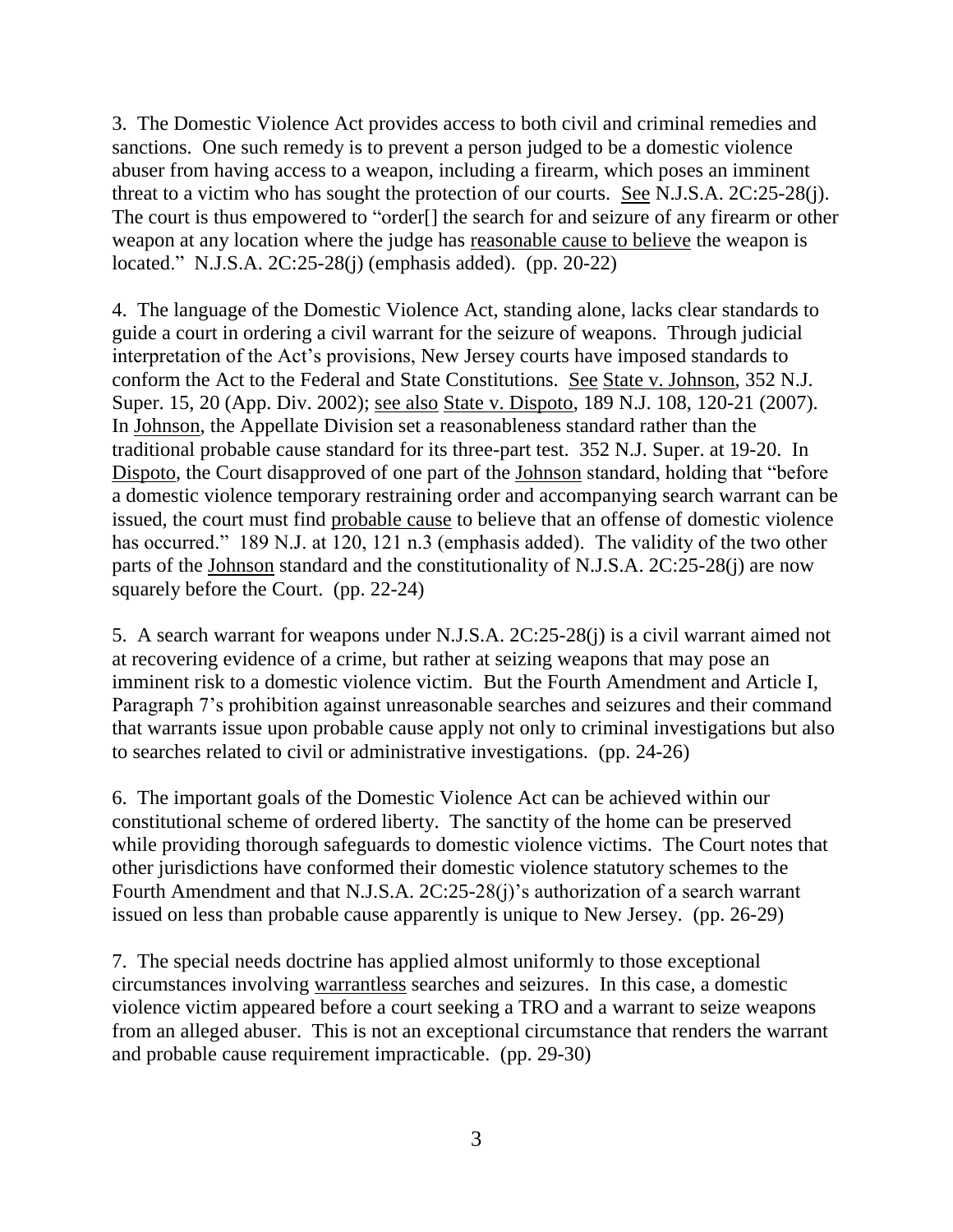8. In Johnson and Dispoto, the courts engrafted standards onto the spare language of N.J.S.A. 2C:25-28(j) to save it from a constitutional challenge. The standards that the Court adopts today will ensure that N.J.S.A. 2C:25-28(j) conforms to the Federal and State Constitutions, while safeguarding domestic violence victims. Before issuing a search warrant for weapons as part of a TRO under the Domestic Violence Act, a court must find that there is (1) probable cause to believe that an act of domestic violence has been committed by the defendant; (2) probable cause to believe that a search for and seizure of weapons is necessary to protect the life, health or well-being of a victim on whose behalf the relief is sought; and (3) probable cause to believe that the weapons are located in the place to be searched. One long-established definition for probable cause for a criminal search warrant is a well-grounded suspicion. As with any other search warrant, hearsay may be sufficient to establish probable cause, so long as there are facts which give the statement an appearance of trustworthiness. Courts can credit information received directly from a citizen source. Because domestic violence victims are often unrepresented, under considerable stress, in fear of their alleged abusers, and may have language barriers, courts must be patient and take the time necessary to make a complete record. The court should ask the victim questions that will elicit the victim's basis of knowledge that the defendant possesses weapons and that the weapons will be found at a home or other location. Additionally, the court may make reasonable inferences and accredit trustworthy hearsay when establishing a victim's basis of knowledge regarding the abuser's ownership and location of weapons. (pp. 30-33)

9. Applying those principles as well as the then-existing standards for issuing a domestic violence warrant, the Court finds that the search warrant issued here does not comport with the Fourth Amendment or Article I, Paragraph 7 of the State Constitution. The family court issued the search warrant for weapons based on a deficient record and without making the necessary findings to justify the warrant's issuance. Therefore, the search of Hemenway's home was unreasonable under the Federal and State Constitutions. All evidence derived from the search of his home, including the drugs and cash, must be suppressed based on the defective domestic violence warrant. The fruits of the unlawful search of the home were used to form the factual basis for the issuance of the criminal search warrants. Thus, the evidence secured from those searches must be suppressed as well. The Court reaches that conclusion not only based on the Fourth Amendment, but also, separately, based on Article I, Paragraph 7 of the State Constitution. Hemenway now has the option to withdraw his guilty plea in view of the order suppressing all evidence derived from the defective domestic violence warrant. (pp. 33-36)

# **The judgment of the Appellate Division is REVERSED and the matter is REMANDED for further proceedings.**

**CHIEF JUSTICE RABNER and JUSTICES LaVECCHIA, PATTERSON, FERNANDEZ-VINA, SOLOMON, and TIMPONE join in JUSTICE ALBIN's opinion.**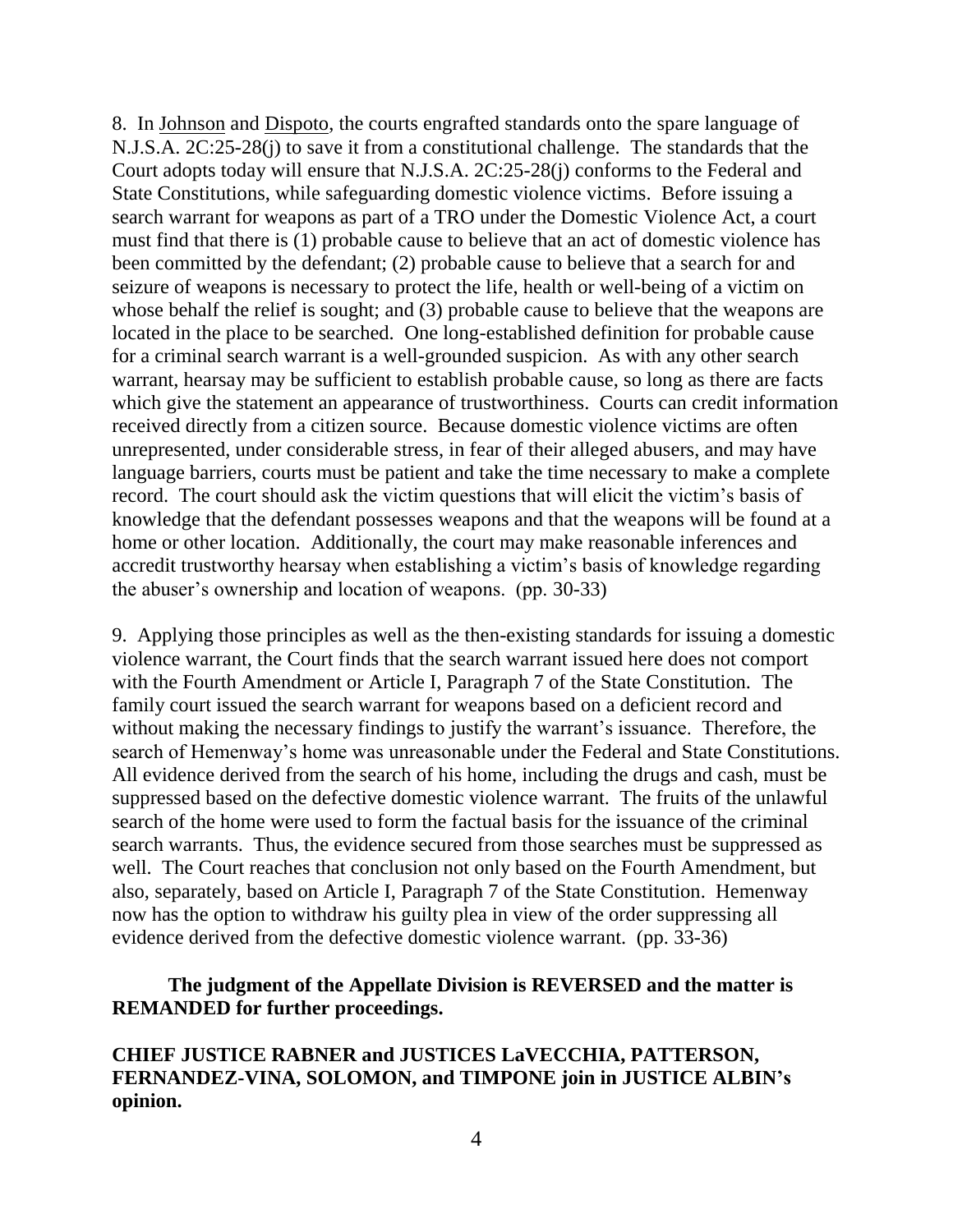# SUPREME COURT OF NEW JERSEY A-19 September Term 2018 081206

# State of New Jersey,

## Plaintiff-Respondent,

v.

James Hemenway a/k/a James A. Hemenway and Jason Payne,

Defendant-Appellant.

| On certification to the Superior Court,          |
|--------------------------------------------------|
| Appellate Division, whose opinion is reported at |
| 454 N.J. Super. 303 (App. Div. 2018).            |
|                                                  |

| Argued         | Decided       |  |
|----------------|---------------|--|
| March 26, 2019 | July 24, 2019 |  |

Edward C. Bertuccio argued the cause for appellant (Kalavruzos, Mumola, Hartman & Lento, attorneys; Edward C. Bertuccio and W. Les Hartman, of counsel and on the brief, and Jessica A. Wilson, on the brief).

David M. Liston, Assistant Prosecutor, argued the cause for respondent (Andrew C. Carey, Middlesex County Prosecutor, attorney; David M. Liston, of counsel and on the briefs).

Frank Muroski, Deputy Attorney General, argued the cause for amicus curiae Attorney General of New Jersey (Gurbir S. Grewal, Attorney General, attorney; Frank Muroski, of counsel and on the brief).

Ronald K. Chen argued the cause for amicus curiae American Civil Liberties Union of New Jersey (Rutgers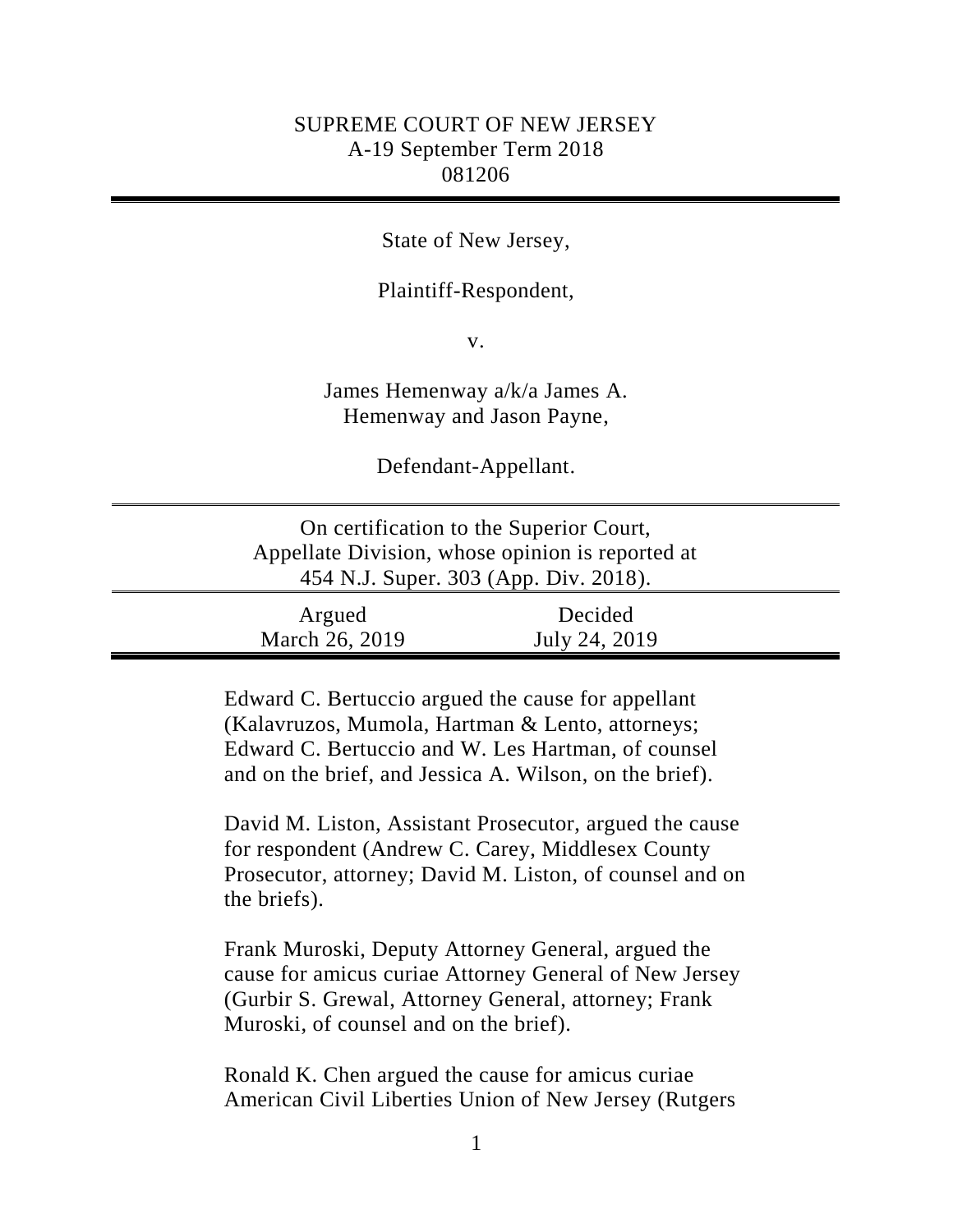Constitutional Rights Clinic Center for Law and Justice and American Civil Liberties Union of New Jersey Foundation, attorneys; Jeanne LoCicero and Alexander Shalom, of counsel and on the brief, and Ronald K. Chen, on the brief).

JUSTICE ALBIN delivered the opinion of the Court.

No principle is more firmly rooted in our Federal and State Constitutions than the right of the people to be free from unreasonable searches of their homes. That constitutional commandment compels the police to secure a warrant based on probable cause before entering and searching a home, unless exigent circumstances justify suspending the warrant requirement. All statutes must conform to that fundamental constitutional principle.

The Prevention of Domestic Violence Act (Domestic Violence Act or Act), N.J.S.A. 2C:25-17 to -35, empowers a judge to issue a temporary restraining order (TRO) to protect a victim of domestic violence and to enter an order authorizing the police to search for and seize from the defendant's home, or any other place, weapons that may pose a threat to the victim. The issue here is that the Domestic Violence Act permits a judge to enter the order for the seizure of weapons from a home on less than probable cause. N.J.S.A.  $2C:25-28(i)$ .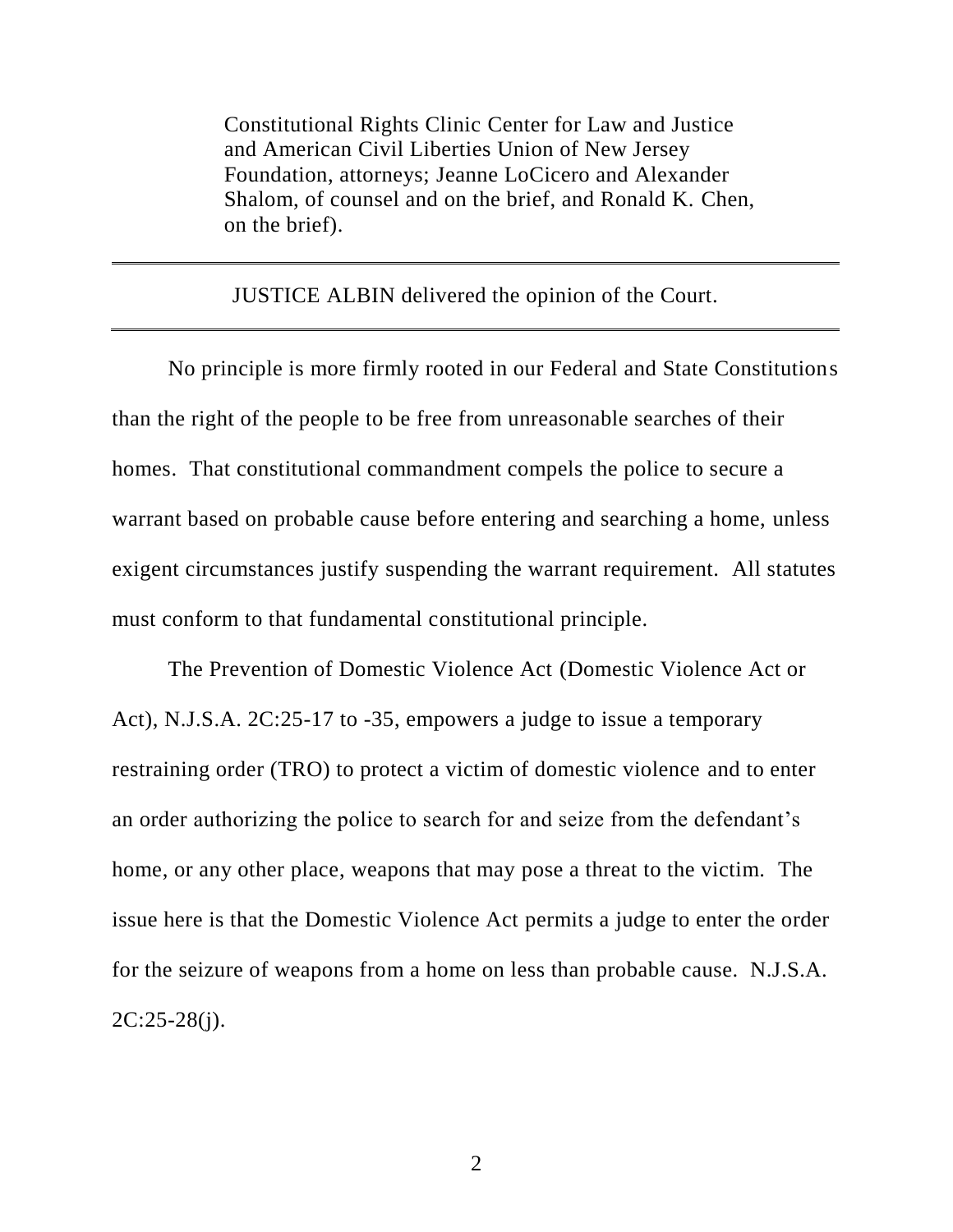In this case, based on the victim's written domestic violence complaint and testimony, the court issued a TRO against defendant James Hemenway and entered an order for the seizure of certain weapons, such as handguns, from his home and cars. The court, however, did not make the requisite probable cause finding mandated by our constitutional jurisprudence to justify the search. In executing the domestic violence search warrant, the police uncovered not guns but drugs, which led to Hemenway's arrest and prosecution for drug offenses.

Following the dictates of the Act, the trial court denied Hemenway's motion to suppress evidence related to the drug offenses found in his home and cars, and the Appellate Division affirmed.

Combatting domestic violence is an important societal and legislative goal. However, the Domestic Violence Act's standard for the issuance of an order for the search for weapons, particularly in a defendant's home, cannot be squared with the probable cause requirement of our State and Federal Constitutions. Accordingly, we now hold that the beneficent goal of protecting domestic violence victims must be accomplished while abiding by well-established constitutional norms.

The Act can be conformed to those constitutional norms and still fulfill its protective purpose. We therefore shall require that, before issuing a warrant to search for weapons under the Act, a court must find that there is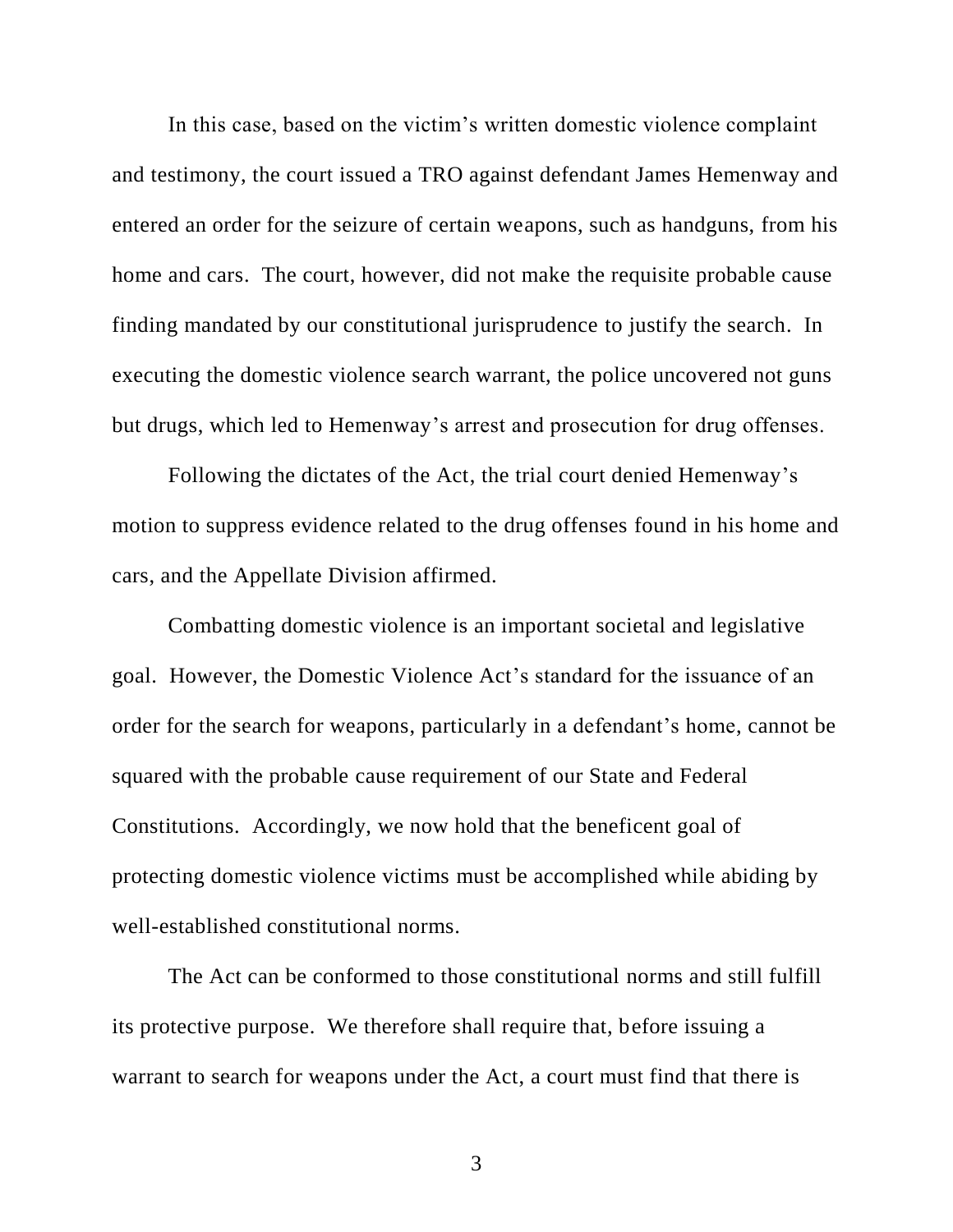(1) probable cause to believe that an act of domestic violence has been committed by the defendant; (2) probable cause to believe that a search for and seizure of weapons is "necessary to protect the life, health or well-being of a victim on whose behalf the relief is sought," see N.J.S.A. 2C:25-28(f); and (3) probable cause to believe that the weapons are located in the place to be searched. Transposed into the context of a domestic violence search warrant for weapons, probable cause requires that the issuing court only have a wellgrounded suspicion.

In this case, we must reverse the denial of Hemenway's motion to suppress because the domestic violence warrant issued to search his home and cars was not based on the Constitution's probable cause requirement or even the lesser reasonable cause requirement. We therefore remand to the trial court for proceedings consistent with this opinion.

## I.

## A.

Hemenway was charged in a four-count indictment with third-degree possession of cocaine, N.J.S.A. 2C:35-10(a)(1); first-degree possession of cocaine with intent to distribute, N.J.S.A.  $2C:35-5(a)(1)$  and (b)(1); fourthdegree possession of marijuana, N.J.S.A. 2C:35-10(a)(3); and third-degree possession of marijuana with intent to distribute, N.J.S.A. 2C:35-5(a)(1) and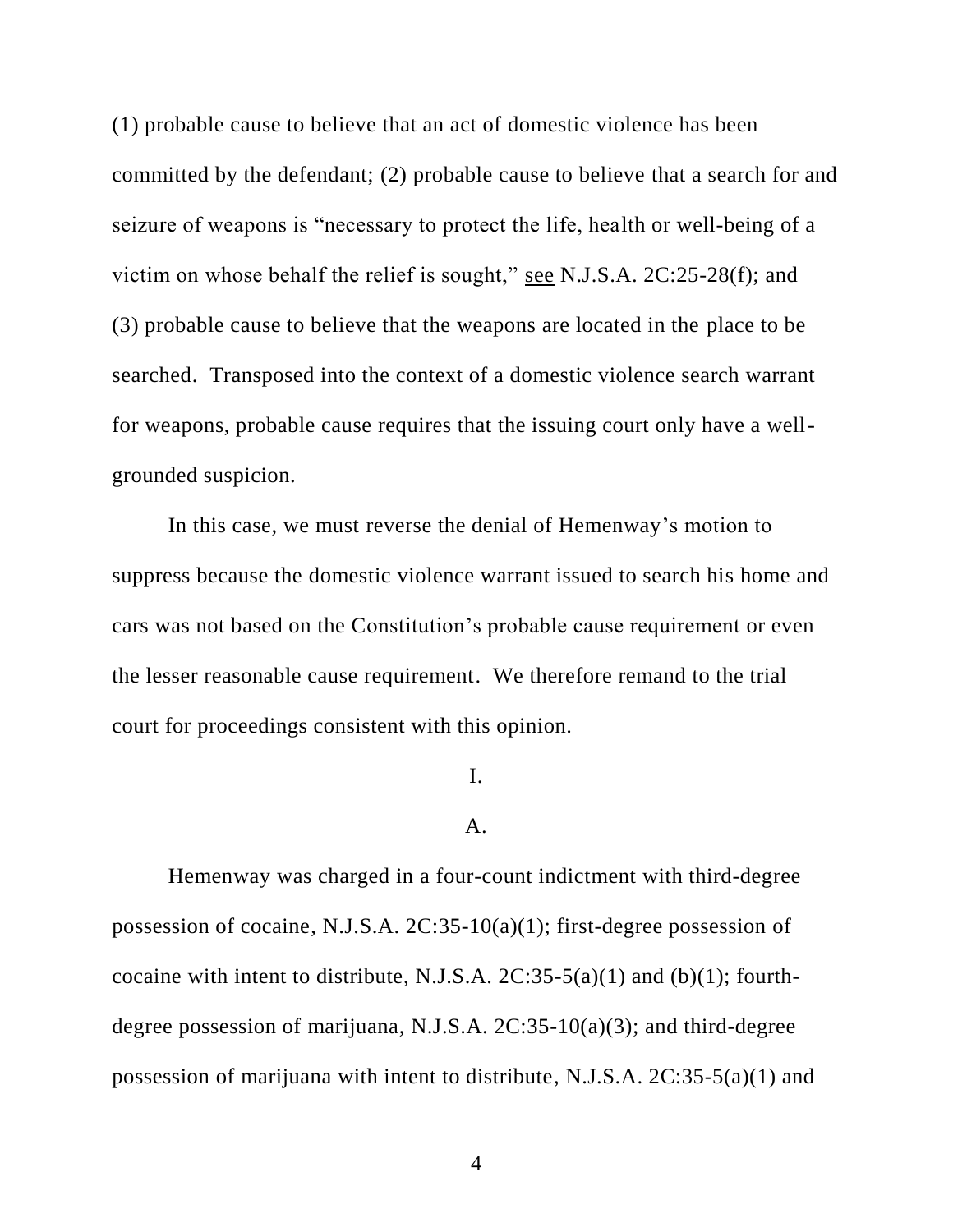(b)(11). The police discovered drugs while searching Hemenway's home for weapons pursuant to an order -- the equivalent of a warrant -- entered as part of a domestic violence TRO. Based on that discovery, the police secured a criminal search warrant for Hemenway's home and cars and seized drugs and drug-related evidence from both places.

Hemenway moved to suppress the evidence seized from his home and cars, challenging both the validity of the domestic violence warrant to seize weapons and the later-issued criminal search warrant. The trial court conducted a three-day suppression hearing. Our review of the record is limited to the events surrounding the issuance of the domestic violence TRO and the related order to seize weapons from Hemenway's home and cars.

On June 28, 2012, D.S. filed a domestic violence complaint in the Union County Courthouse alleging that Hemenway committed the offenses of assault, terroristic threats, criminal mischief, criminal trespass, and harassment. She claimed that they had a previous dating relationship.<sup>1</sup> In the complaint, D.S. contended that on June 27, Hemenway entered her apartment unannounced through the living room window, damaging the air conditioner. After directing a volley of "foul language" at her, Hemenway pushed D.S., causing her to fall.

 $\overline{\phantom{a}}$ 

<sup>&</sup>lt;sup>1</sup> One way to establish jurisdiction under the Domestic Violence Act is to show that the parties had a dating relationship. N.J.S.A. 2C:25-19(d).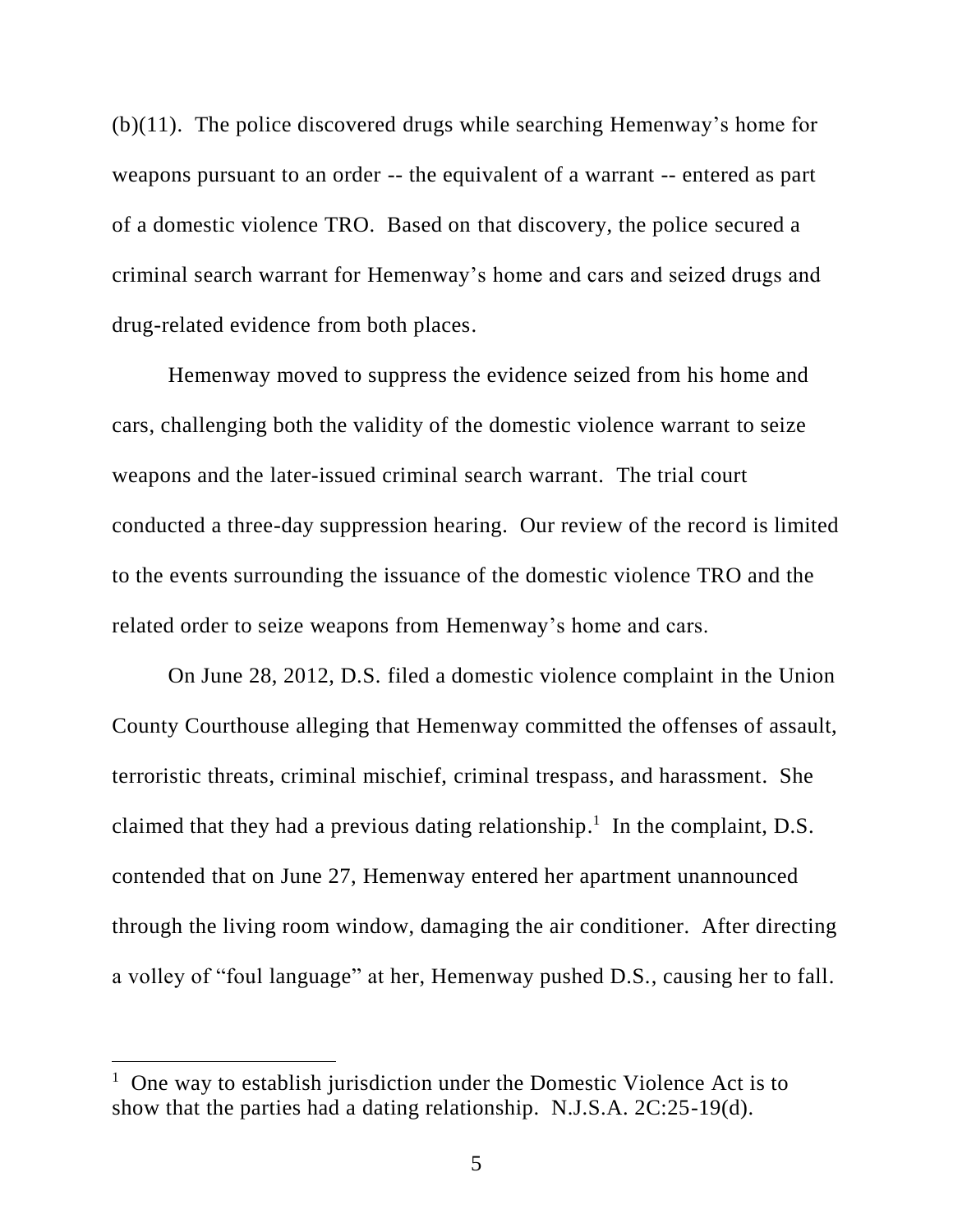When D.S.'s mother intervened, Hemenway punched and scratched the mother. D.S. further alleged that Hemenway attempted to strangle her, threatened to kill her and her family, threatened to have someone throw acid on her face, and shocked her with a Taser gun. At the end of this violent confrontation, Hemenway sat on a couch next to D.S., apologized, and said he loved her.

According to D.S.'s complaint, the next morning, on June 28, she and Hemenway met in a bank parking lot. There, she gave Hemenway money, and he threatened, "You will never see your mother. I will kill her!! I will destroy you & your family."

In the domestic violence complaint, D.S. requested a TRO barring Hemenway from having contact with her and members of her family and possessing "firearms, knives, & [a Taser]." D.S. appeared before a Family Part judge and recounted some of the events described in her complaint. Through a translator, D.S. had the following exchange with the court concerning weapons possessed by Hemenway:

> [THE COURT:] [D]o you have a[n] awareness that he has any weapons?

 $[D.S.:]$  Yes.

[THE COURT:] What kind of weapons do you claim he has?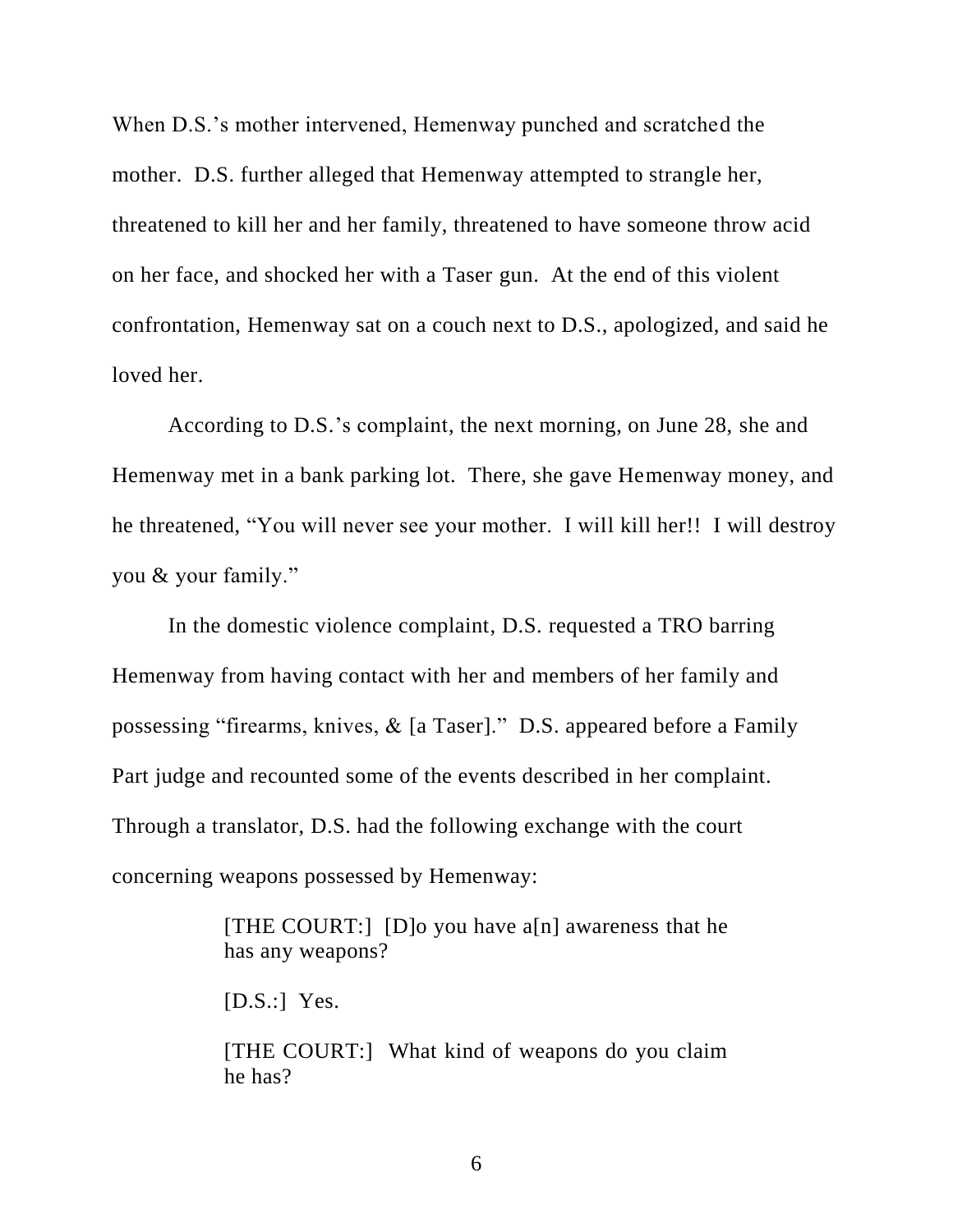[D.S.:] Handguns, knives. [THE COURT:] A handgun? [D.S.:] Knives, blades. [THE COURT:] Handguns? [D.S.:] Switchblades. [THE COURT:] Knives?

[D.S.:] Switchblades.

D.S. stated that Hemenway kept those weapons inside special compartments in his three cars and in his apartment. The court did not follow up when D.S. was unresponsive to questions about whether Hemenway possessed handguns and did not ask how she knew that Hemenway possessed the weapons she described.

The court entered a TRO and authorized the issuance of a warrant to "search for and seize . . . handguns, knives, switchblades" from Hemenway's home and three specified vehicles. Signing the TRO with its form language, the court

> found sufficient grounds and exigent circumstances that an immediate danger of domestic violence exists and that an emergency restraining Order is necessary pursuant to R. 5:7A(b) and N.J.S.A. 2C:25-28 to prevent the occurrence or recurrence of domestic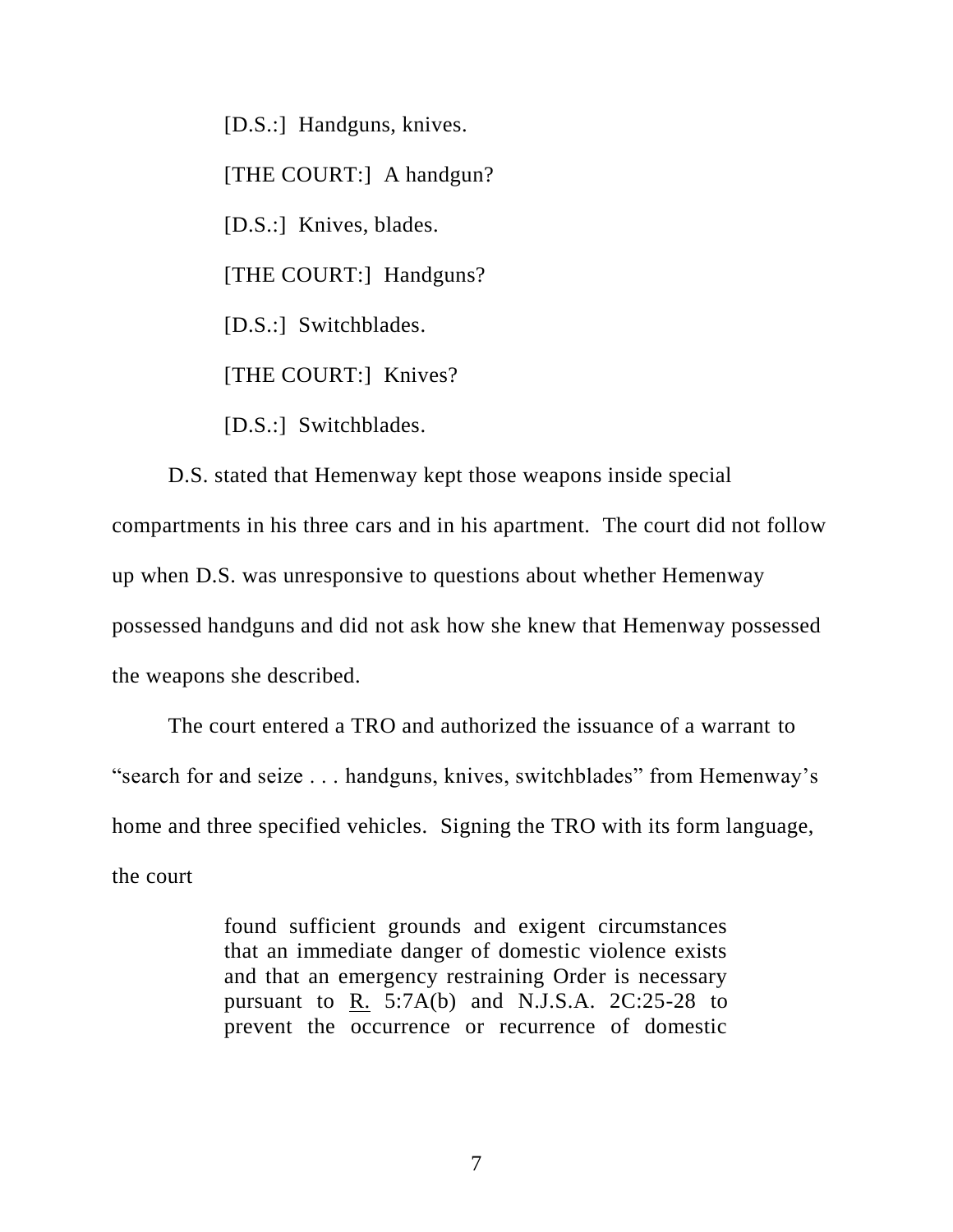violence and to search for and seize firearms and other weapons as indicated in this Order. $[2]$ 

The court did not articulate a probable cause basis for believing that Hemenway possessed firearms or switchblades or that they would be found in the places to be searched.

On June 29, 2012, two Old Bridge police officers advised Hemenway outside his apartment that they possessed a TRO and a warrant to search his residence for weapons. Purportedly for safety reasons, the officers did not allow Hemenway to call his attorney, and Hemenway then refused their order to allow them entry to his apartment. Hemenway was arrested for obstructing the execution of the domestic violence warrant authorizing the officers to search his residence. See N.J.S.A. 2C:29-9(b). One of the officers searched Hemenway incident to his arrest and secured keys to the apartment.

An Old Bridge police sergeant arrived at the scene and accompanied one of the officers already present into the apartment. They immediately detected a "distinctly strong odor of raw marijuana." During a protective sweep of the

 $\overline{a}$ 

 $2$  The family court conducted a later hearing to determine whether to enter a final restraining order. After taking testimony, the court concluded that D.S. had not established that she had a dating relationship with Hemenway. The court therefore declined to enter a final restraining order and dismissed the domestic violence complaint. That holding is not relevant to whether the family court had a valid basis to issue the domestic violence search warrant for weapons at the time of the entry of the TRO.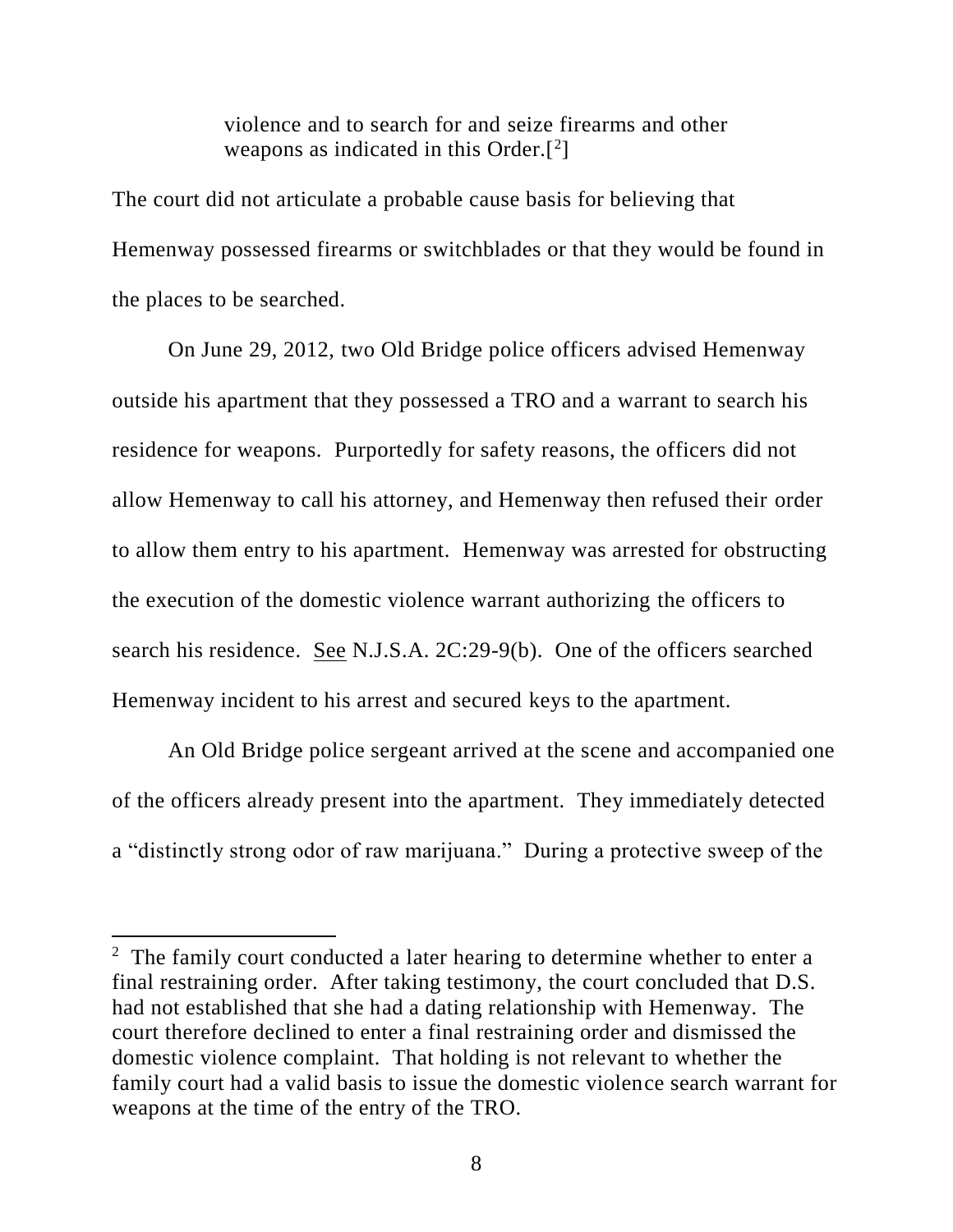apartment, the officers observed what appeared to be marijuana in a jar in the living room and cocaine in a large freezer-style bag in the bathroom. A detective dispatched to the scene photographed the suspected drugs, as well as cash found in the bedroom. The police then impounded two of Hemenway's vehicles.

Based on the drugs discovered in the apartment, the detective applied for and received a telephonic criminal search warrant for the residence and the vehicles. The police searched and recovered forty-six items in all, including the marijuana and cocaine observed in the apartment, five hollow-point thirtyeight-caliber bullets in a safe in the living room, \$20,000 in cash and a large bag of marijuana in one vehicle, and \$72,000 in cash in another vehicle. No handguns or switchblades were found.

### B.

The trial court concluded that the family court properly issued the TRO and related warrant to search for weapons. According to the trial court, the family court validly found that (1) D.S. and Hemenway were in a dating relationship, thus triggering the protections of the Domestic Violence Act; (2) there was probable cause that Hemenway committed acts of domestic violence against D.S.; (3) the issuance of the TRO was necessary to protect the life, health, or well-being of D.S.; and (4) there was a reasonable basis to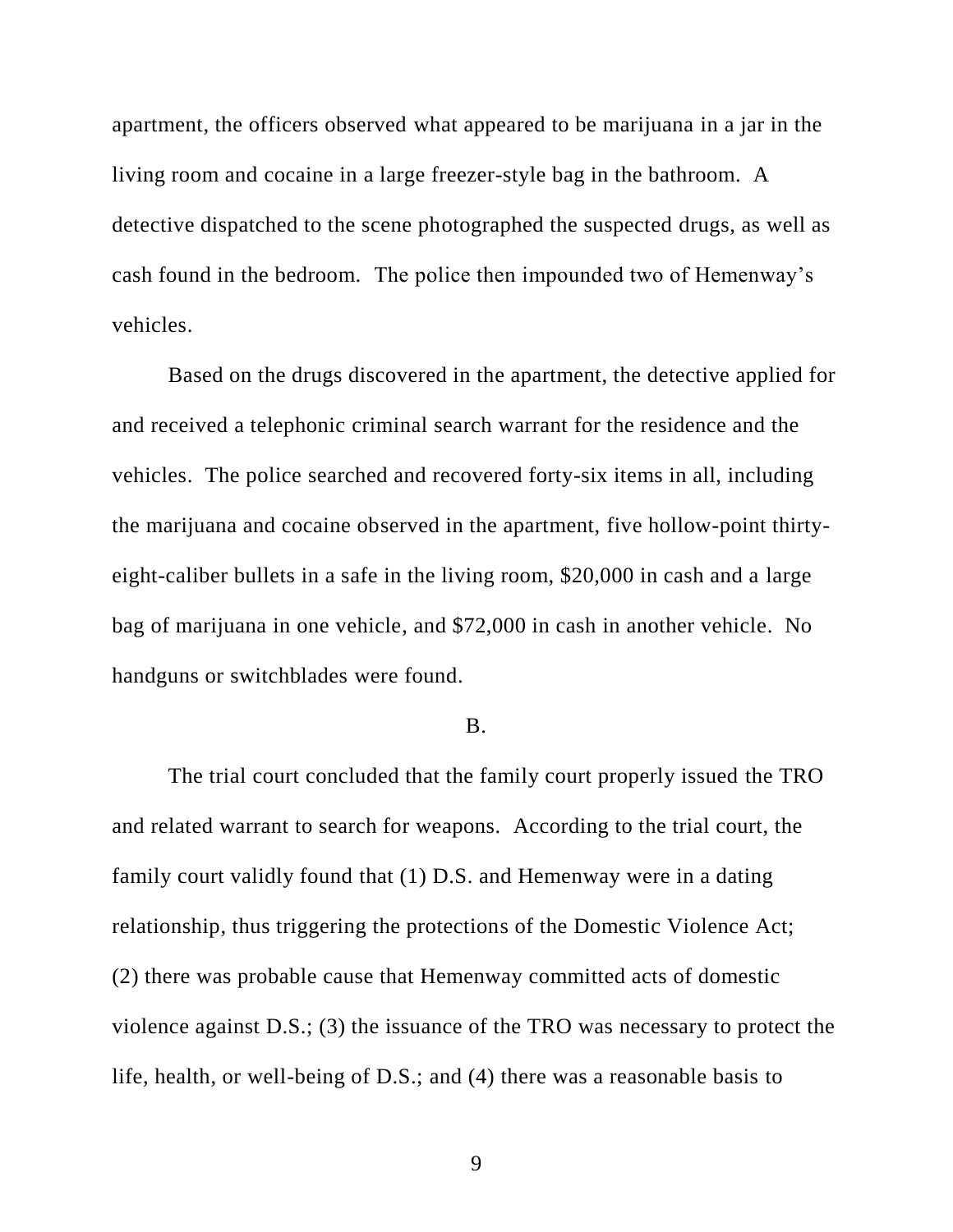permit a search for weapons in Hemenway's residence and vehicles because D.S. testified that Hemenway possessed handguns and switchblades in those places, and because Hemenway could potentially use those weapons to cause further harm to D.S. The trial court also concluded that the domestic violence warrant to search for weapons was not used as a pretext to conduct a search for drugs.

The court further determined that although the telephonic criminal search warrant application set forth probable cause for the issuance of a warrant to search Hemenway's residence, it did not establish the requisite cause to search his vehicles. The court reasoned that the discovery of drugs in Hemenway's home did not -- without more -- give rise to probable cause to search his vehicles for evidence of a crime. Nevertheless, the court did not suppress the evidence found in the cars because the domestic violence warrant provided an adequate and independent basis for the search of those vehicles. Accordingly, the trial court denied Hemenway's motion to suppress evidence seized from both his home and his cars.

# $C<sub>c</sub>$

Afterwards, in accordance with a plea agreement, Hemenway pled guilty to second-degree possession with intent to distribute cocaine, and the remaining charges against him were dismissed. Hemenway was sentenced to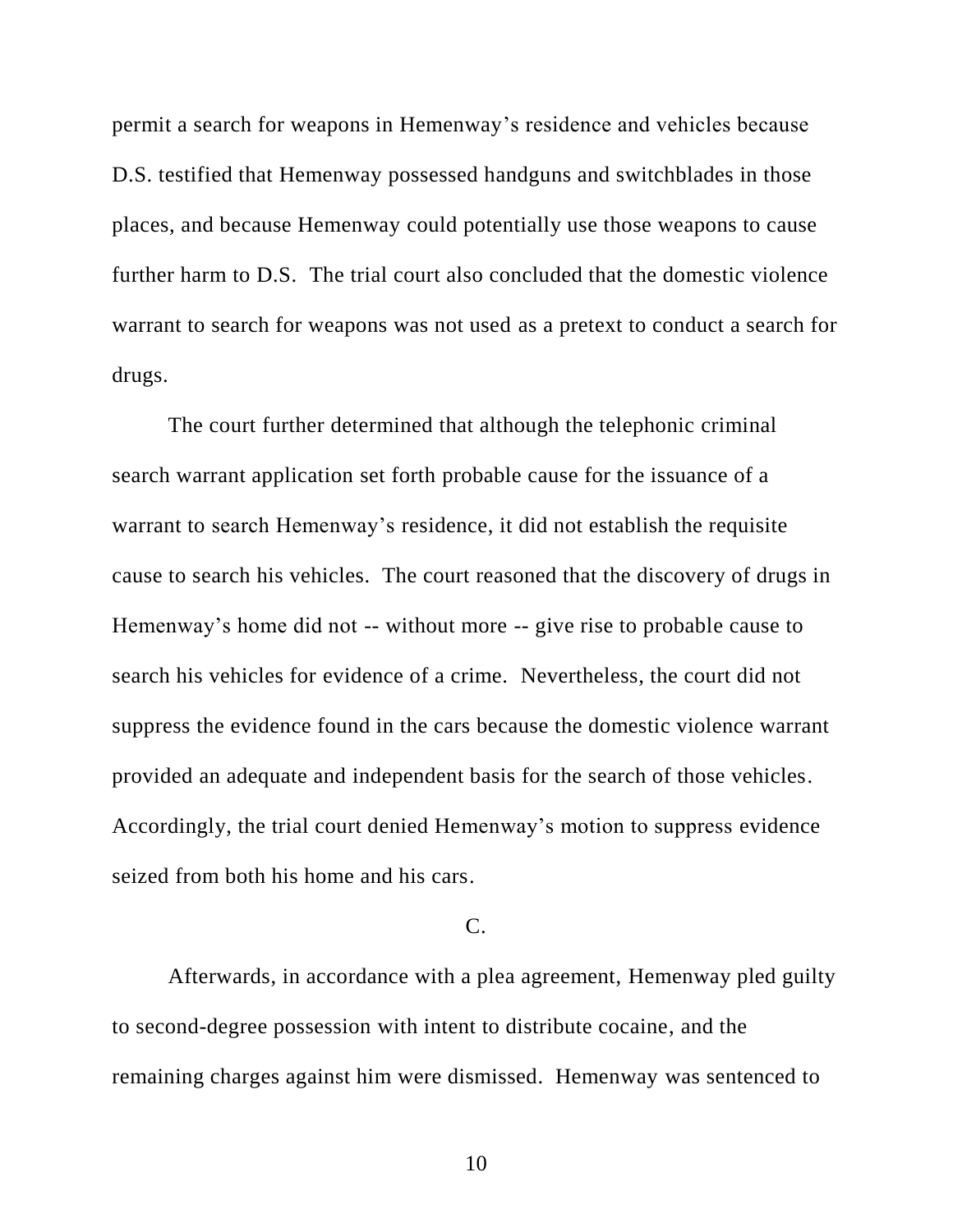an eight-year term of imprisonment subject to a four-year period of parole ineligibility and ordered to pay the requisite fines and penalties.

Hemenway appealed the denial of the motion to suppress, challenging the validity of the domestic violence and telephonic search warrants.

# D.

The Appellate Division affirmed the denial of Hemenway's motion to suppress. State v. Hemenway, 454 N.J. Super. 303, 307 (App. Div. 2018). The court acknowledged Hemenway's argument that "N.J.S.A. 2C:25-28(j) is facially unconstitutional because it allows the Family Part to issue a search warrant based only on a finding of 'reasonable cause'" -- a standard lower than the Fourth Amendment's requirement that a warrant to search a home be supported by a showing of probable cause. Id. at 324. The Appellate Division recognized its right to address the constitutional issue raised but declined to do so and applied the existing jurisprudence in resolving the matter against Hemenway. Id. at 325. Although it upheld the issuance of the domestic violence warrant basically for the reasons expressed by the Law Division, the Appellate Division did note that the family court judge issuing the warrant failed to "state with specificity the reasons for and scope of any search and seizure authorized by the order." Id. at 323 (quoting N.J.S.A. 2C:25-28(j)).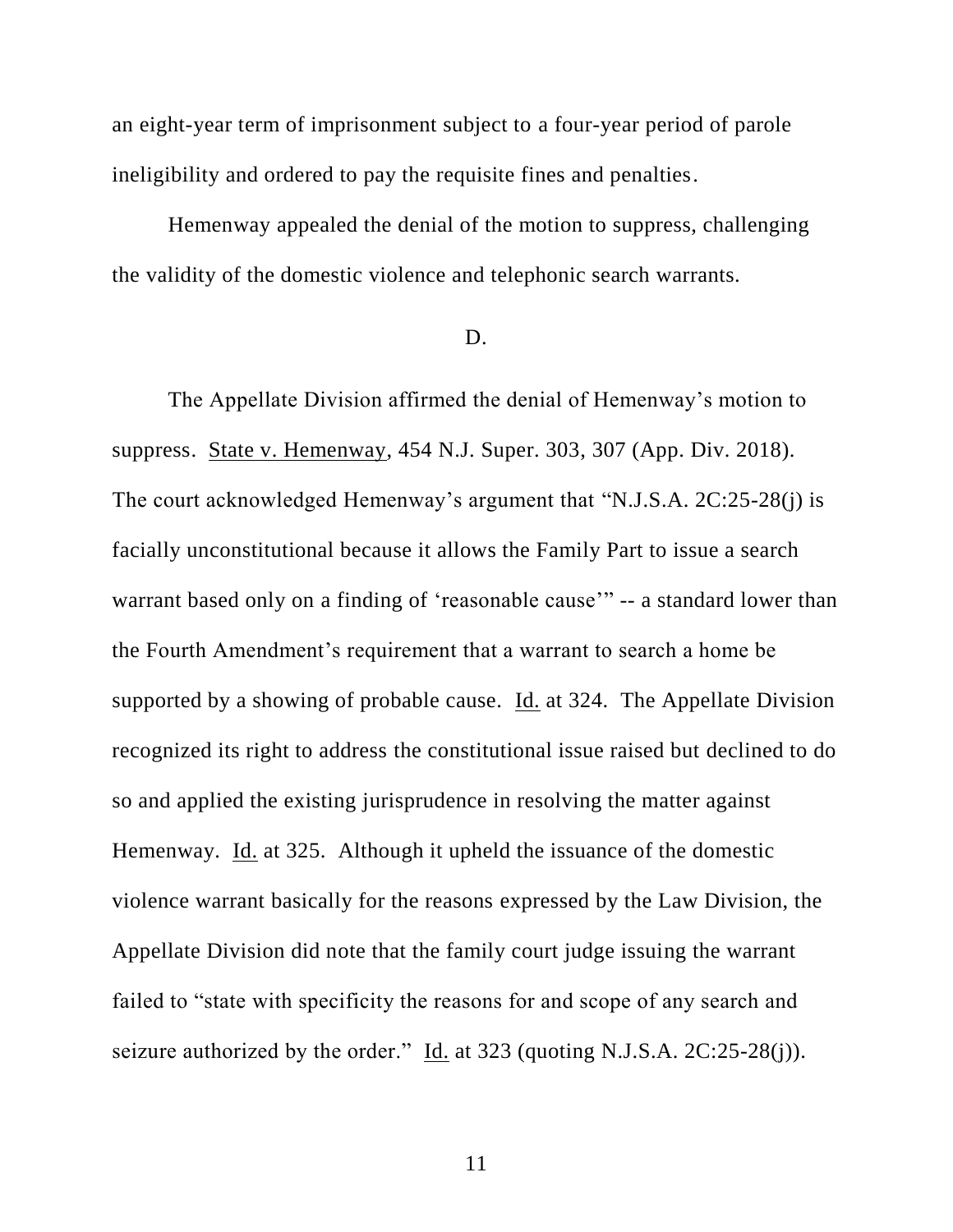We granted Hemenway's petition for certification. 236 N.J. 42 (2018). We also granted the motions of the American Civil Liberties Union of New Jersey (ACLU) and the Attorney General of New Jersey to participate as amici curiae.

### II.

### A.

Hemenway asserts that the provision of the Domestic Violence Act authorizing the issuance of a warrant to search for weapons on less than probable cause violates the Fourth Amendment of the United States Constitution and Article I, Paragraph 7 of the New Jersey Constitution. He argues that the probable cause requirement for a search warrant, particularly one that allows for the search of a home, cannot be circumvented by the special needs doctrine or even by a statutory scheme intended to protect victims of domestic violence. Because the domestic violence order to search for weapons in this case did not comport with that constitutional standard, Hemenway submits that the evidence seized from his home and cars must be suppressed.

Amicus curiae ACLU supports Hemenway's challenge to the constitutionality of N.J.S.A. 2C:25-28(j) of the Domestic Violence Act,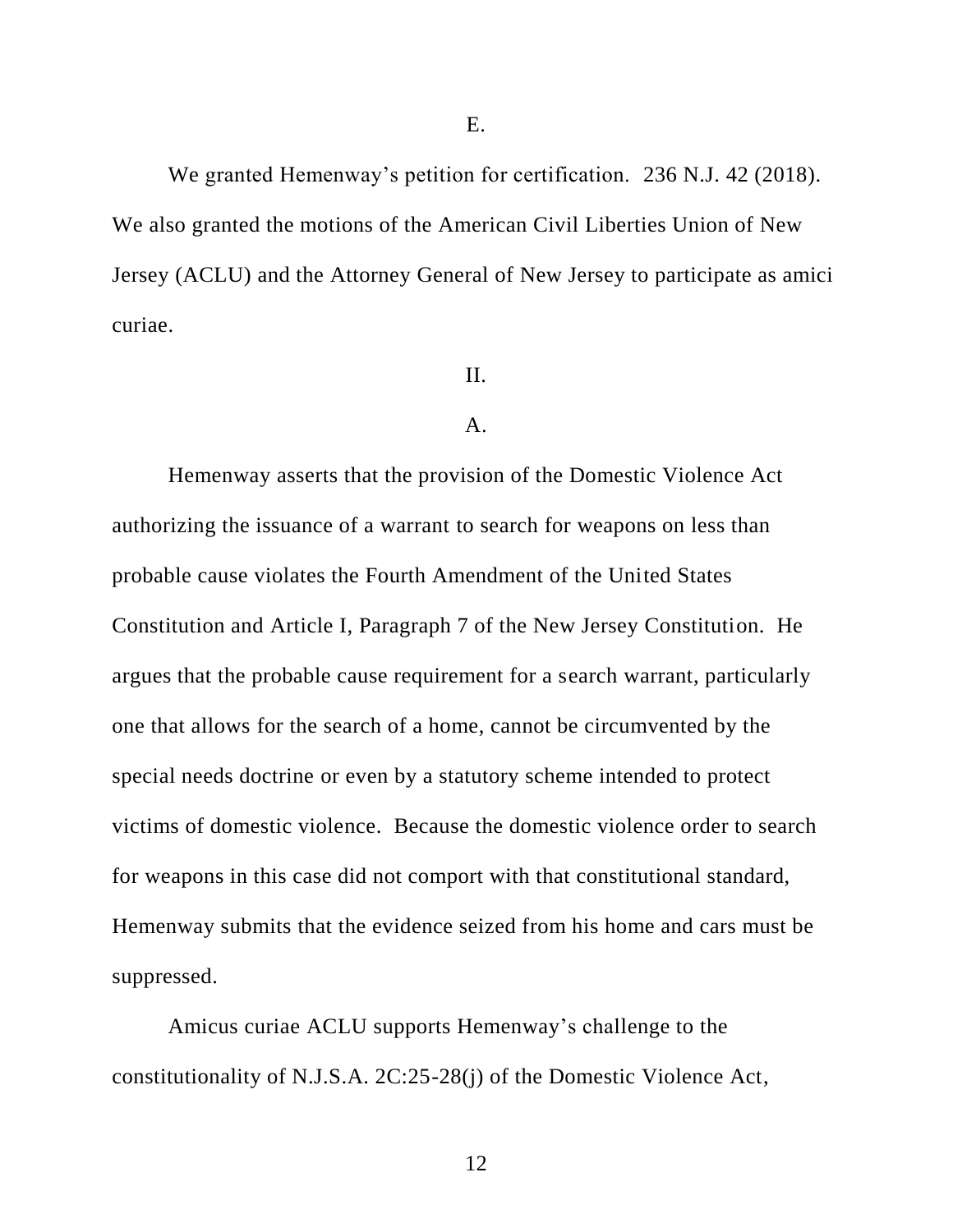asserting that the warrant clause's probable cause requirement should be linked to the search for evidence of a completed crime and not to evidence of a person's propensity to commit some future crime. The ACLU contends that the special needs doctrine, which covers searches performed for reasons unrelated to law enforcement, does not apply here because searches under N.J.S.A. 2C:25-28(j) are conducted by law enforcement agencies. Finally, the ACLU raises the concern that searches for weapons authorized by N.J.S.A. 2C:25-28(j) apply not only to firearms, but also household items, including knives, razors, and garden tools. Such searches, the ACLU fears, are unrestricted in scope and allow for impermissible peering into almost any drawer, desk, or closet in a home.

#### B.

The State asks this Court to uphold the constitutionality of N.J.S.A. 2C:25-28(j) and the searches in this case. It argues that the warrants issued for the search of weapons under N.J.S.A. 2C:25-28(j) satisfy the special needs doctrine exception to the probable cause requirement because protecting domestic violence victims from further harm is an important state interest unrelated to the investigation and prosecution of criminal activity. The State emphasizes that the purpose of the search warrant was to authorize the police to enter Hemenway's home to seize weapons that could be used to endanger a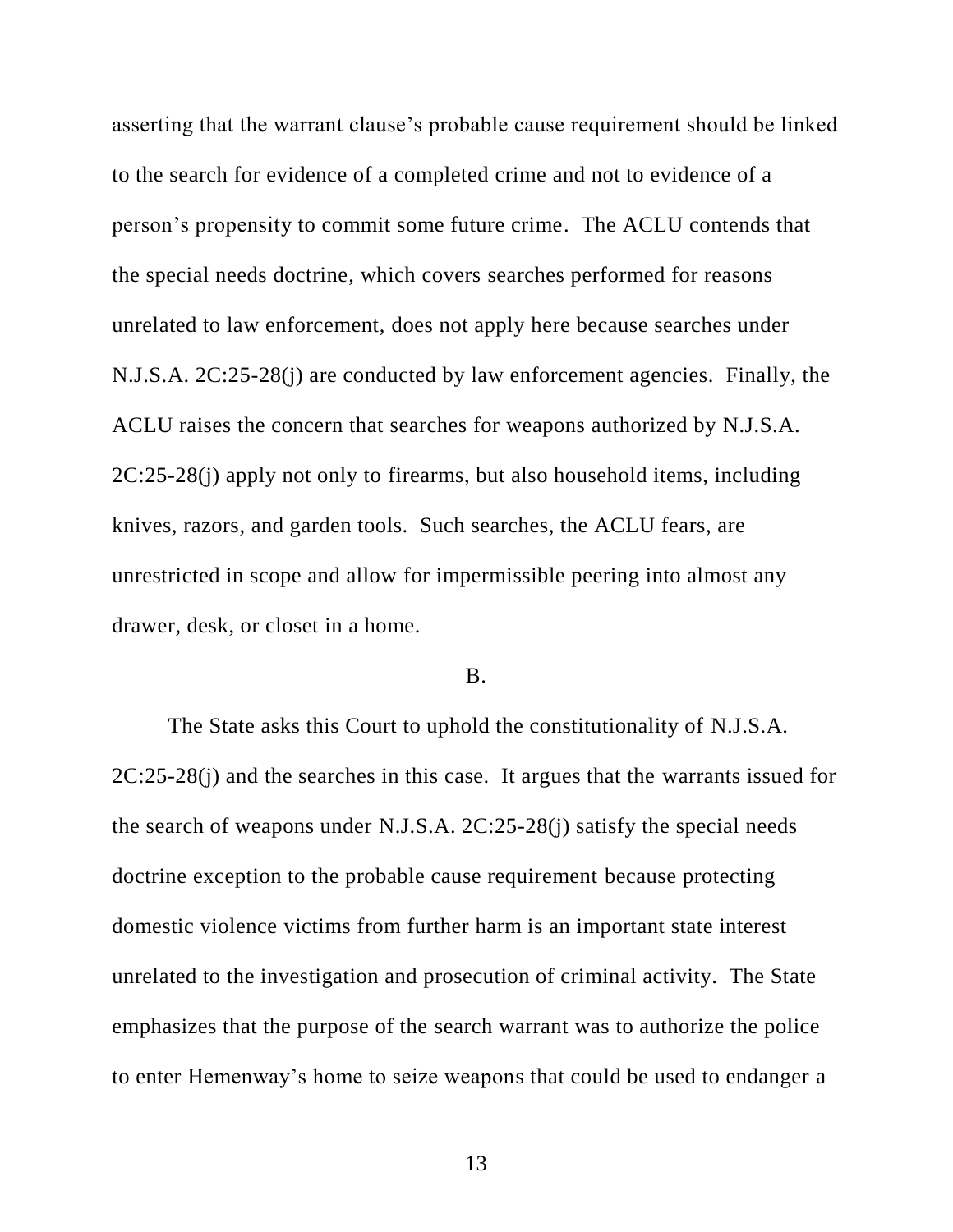domestic violence victim. Alternatively, the State submits that the victim's complaint and testimony before the family court met the probable cause standard for the issuance of a weapons search warrant -- "probable cause to believe that a weapon would be found either in [Hemenway's] apartment or in one of his vehicles."

Echoing the State's arguments, the Attorney General maintains that a "civil weapons search to protect domestic-violence victims is a special-needs search" and therefore is not subject to the "probable-cause standard for criminal investigations." The Attorney General notes that a civil warrant for a weapons search can issue only after the family court makes a probable cause finding that the defendant committed an act of domestic violence and that, cast in that light, the reasonable basis standard for a weapons seizure under N.J.S.A. 2C:25-28(j) passes constitutional muster.

#### III.

Our standard of review in determining the constitutionality of a statute is de novo. State v. Pomianek, 221 N.J. 66, 80 (2015). We owe no deference to the interpretive conclusions of the Appellate Division in deciding an issue of law. State v. Vargas, 213 N.J. 301, 327 (2013). The question before us is whether the issuance of a search warrant for weapons on less than probable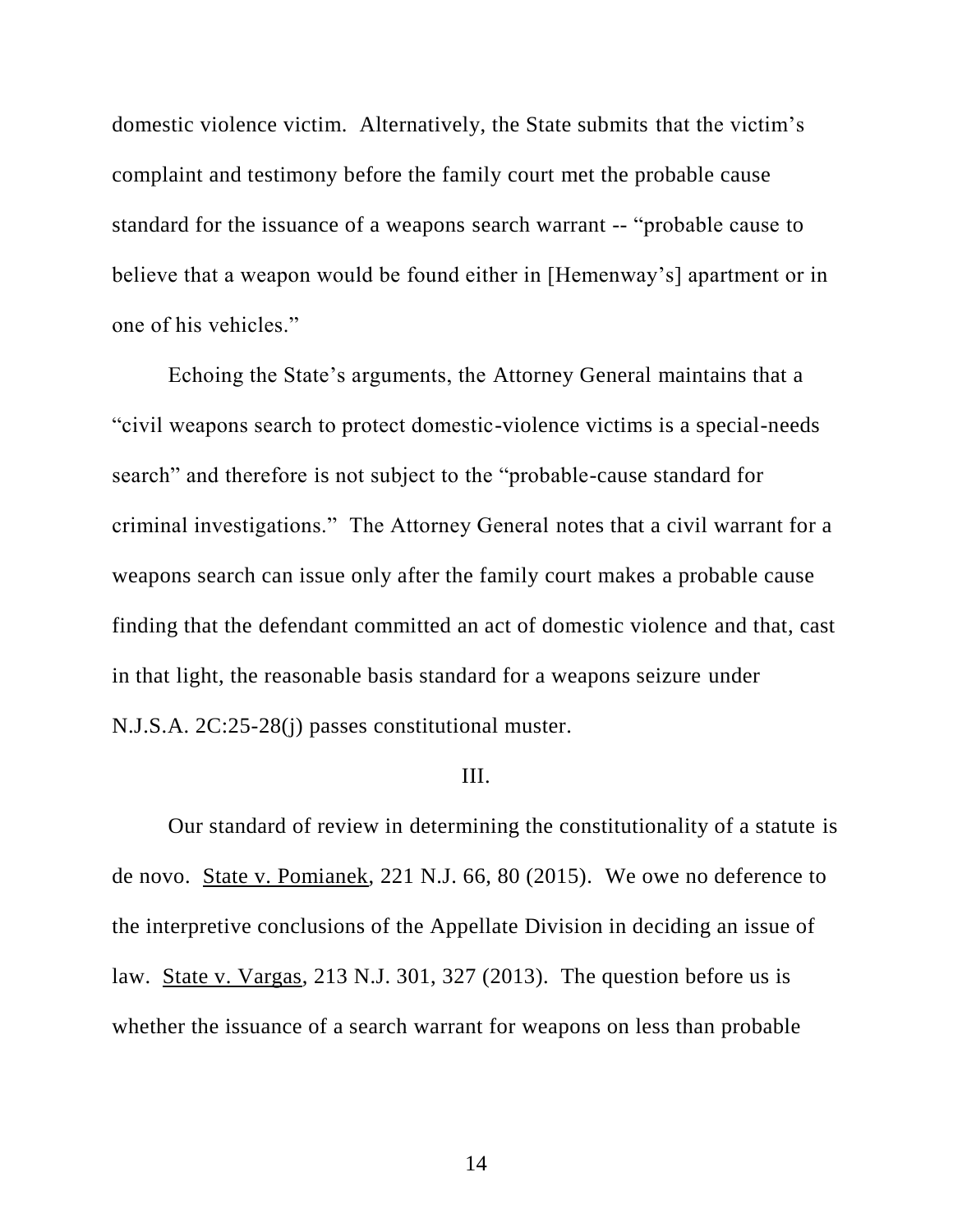cause pursuant to N.J.S.A. 2C:25-28(j) of the Domestic Violence Act comports with the dictates of our Federal and State Constitutions.

#### A.

The Fourth Amendment of the United States Constitution and Article I, Paragraph 7 of the New Jersey Constitution, in nearly identical language, both guarantee "[t]he right of the people to be secure in their persons, houses, papers, and effects, against unreasonable searches and seizures" and that "no Warrants shall issue, but upon probable cause." U.S. Const. amend. IV; see also N.J. Const. art. I,  $\P$  7.<sup>3</sup> Although all warrantless searches are presumptively unreasonable, searches of the home are subject to even more careful scrutiny. State v. Edmonds, 211 N.J. 117, 129 (2012). "That is so because '[t]he sanctity of one's home is among our most cherished rights,'" and because "'[t]he very core of the Fourth Amendment and Article 1, Paragraph 7 protects the right of the people to be safe within the walls of their

 $\overline{a}$ 

 $3$  Article I, Paragraph 7 of the New Jersey Constitution provides:

The right of the people to be secure in their persons, houses, papers, and effects, against unreasonable searches and seizures, shall not be violated; and no warrant shall issue except upon probable cause, supported by oath or affirmation, and particularly describing the place to be searched and the papers and things to be seized.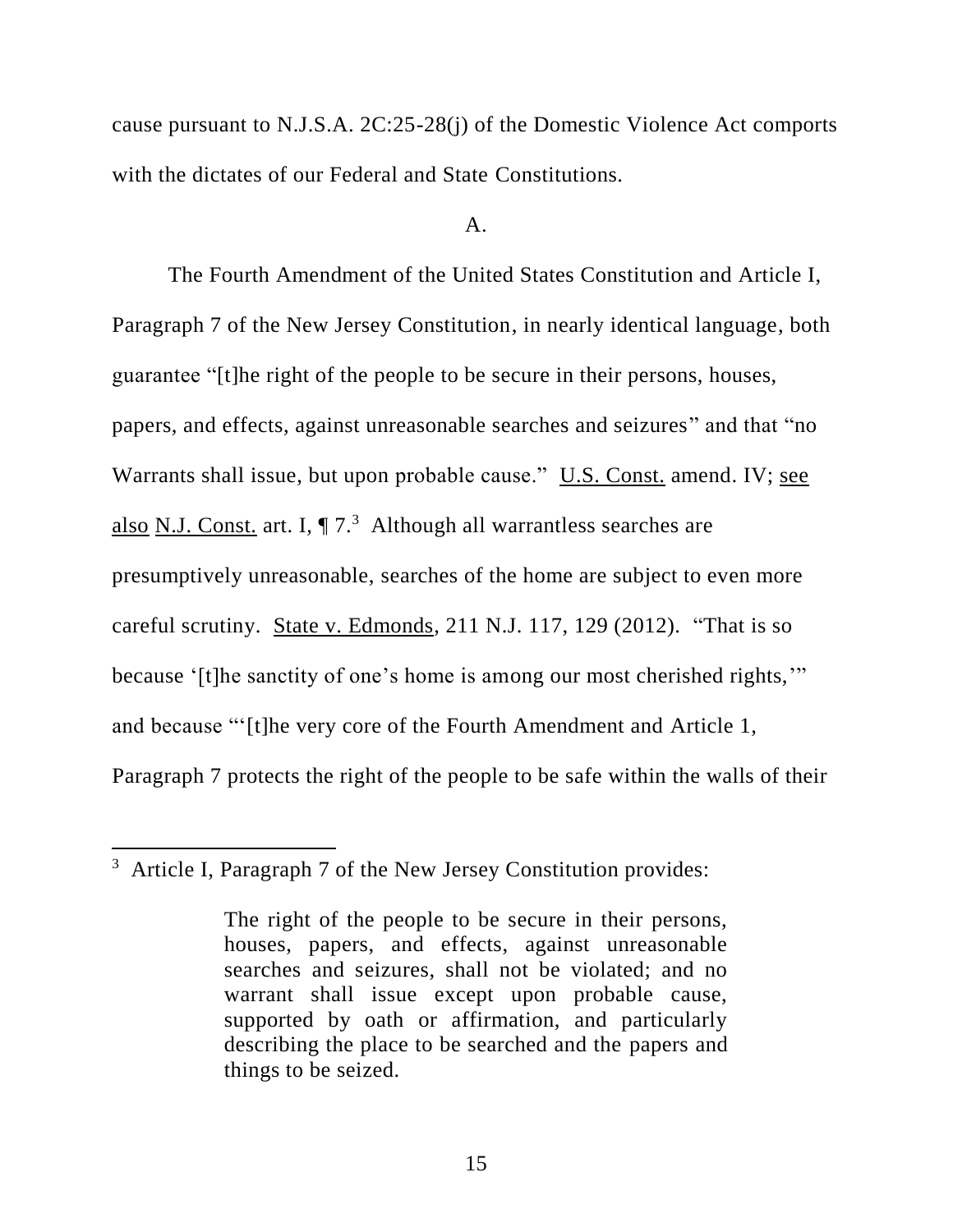homes, free from governmental intrusion." Ibid. (alterations in original) (quoting State v. Frankel, 179 N.J. 586, 611 (2004)).

The warrant and probable cause requirements of the Fourth Amendment and Article I, Paragraph 7 apply to both criminal-investigatory and civil- and administrative-regulatory searches of the home. See Camara v. Mun. Court, 387 U.S. 523, 534 (1967); see also DEP v. Huber, 213 N.J. 338, 358-59, 367- 68 (2013). Whether a government official is armed with a criminal warrant or a civil or administrative warrant, "physical entry of the home is the chief evil against which the wording of the Fourth Amendment is directed." See United States v. U.S. Dist. Court, 407 U.S. 297, 313 (1972).

Because a warrantless search is presumptively invalid, "the burden falls on the State to demonstrate that the search is justified by one of the 'few specifically established and well-delineated exceptions' to the warrant requirement." Frankel, 179 N.J. at 598 (quoting Mincey v. Arizona, 437 U.S. 385, 390 (1978)). One principal exception to the warrant requirement, as applied to the search of a home, is the exigent circumstances doctrine. "[I]f police officers 'possess an objectively reasonable basis to believe' that prompt action is needed to meet an imminent danger, then neither the Fourth Amendment nor Article I, Paragraph 7 demand that the officers 'delay potential lifesaving measures while critical and precious time is expended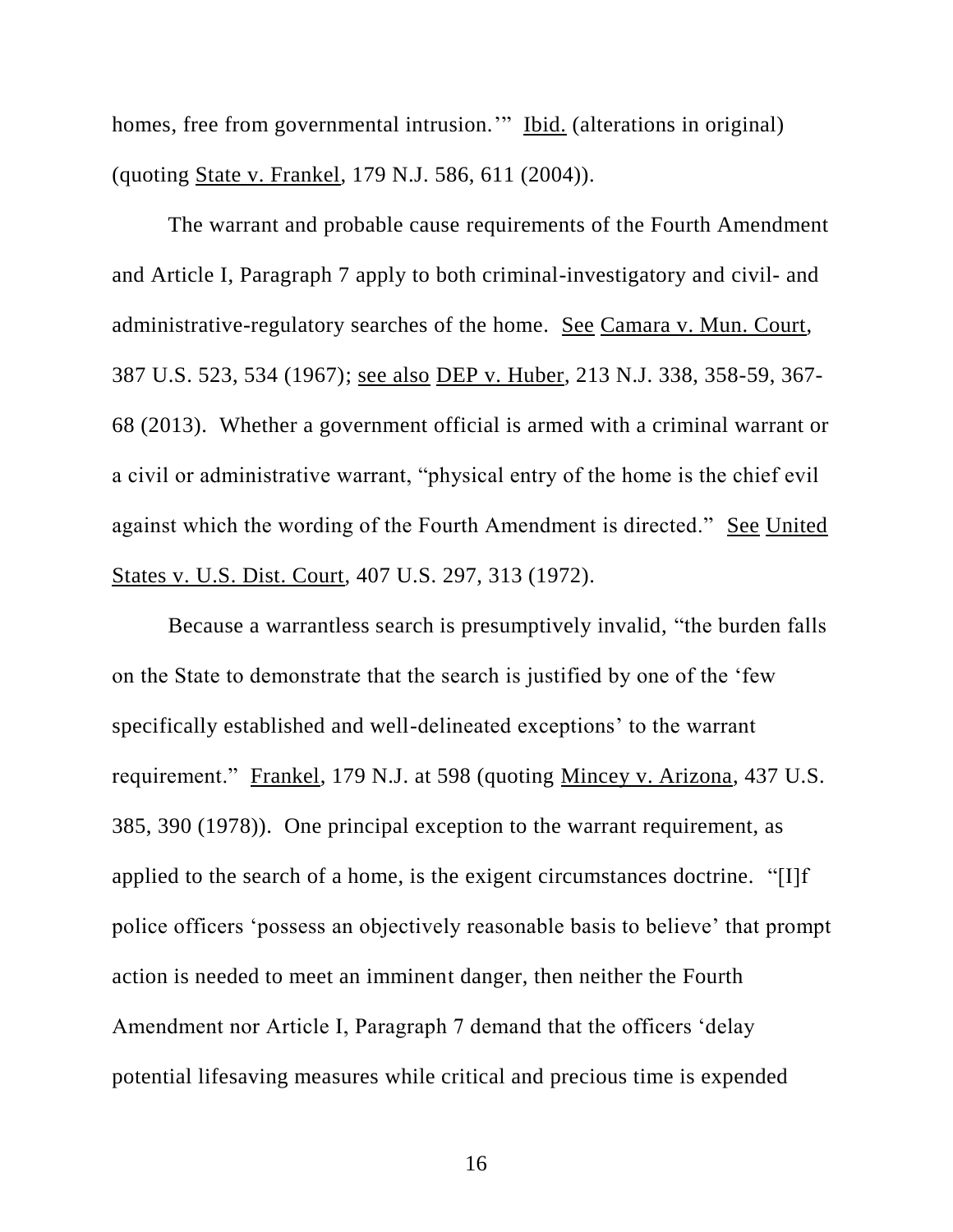obtaining a warrant.'" Edmonds, 211 N.J. at 133 (quoting Frankel, 179 N.J. at 599). For example, we have long understood "that exigent circumstances may require public safety officials, such as the police, firefighters, or paramedics, to enter a dwelling without a warrant for the purpose of protecting or preserving life, or preventing serious injury." Id. at 130 (quoting Frankel, 179 N.J. at 598).

In addressing the community caretaking exception to the warrant requirement, we have emphasized the heightened privacy protections afforded to the home. See Vargas, 213 N.J. at 305, 321 (holding that "the communitycaretaking doctrine is not a justification for the warrantless entry and search of a home in the absence of some form of an objectively reasonable emergency" or consent). In Edmonds, a case involving a report of domestic violence, we declared that the community caretaking doctrine is "not a roving commission to conduct a nonconsensual search of a home in the absence of exigent circumstances." 211 N.J. at 143 (emphasis added) (finding exigent circumstances to enter a home to assure the safety of a household based on a domestic violence complaint).

An overarching principle governs our constitutional jurisprudence: entry into the home must be premised on a search warrant issued on probable cause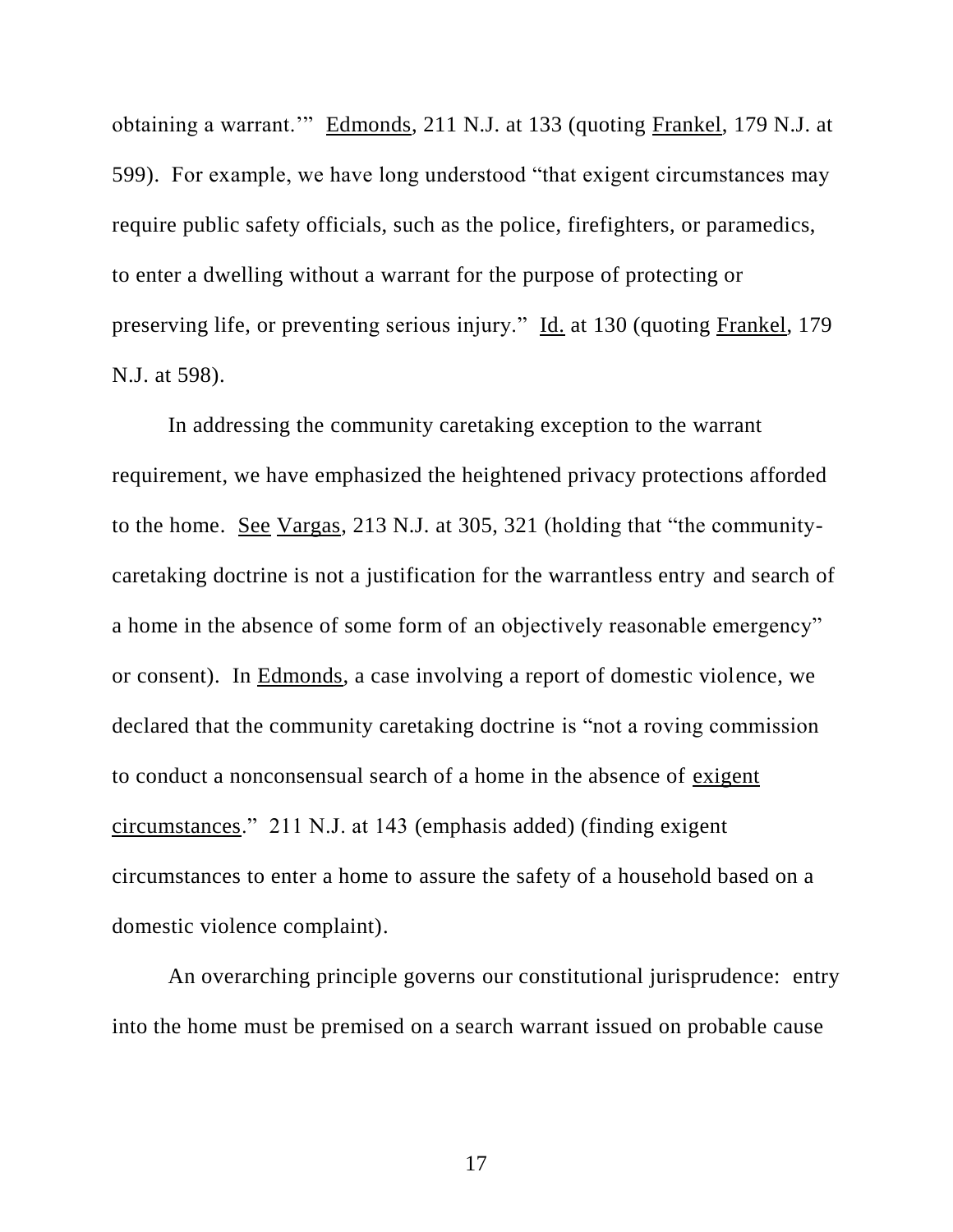or on an exception to the warrant requirement, such as consent or exigent circumstances. See id. at 129-30.

#### B.

The State claims that, under the special needs doctrine, a judicial order for the seizure of weapons under the Domestic Violence Act does not have to comport with the warrant clause's probable cause requirement. But neither the United States Supreme Court nor this Court has ever sanctioned the issuance of a warrant for the search of a home on less than probable cause under the special needs doctrine, except in the case of probationers. See Griffin v. Wisconsin, 483 U.S. 868, 874 (1987) (noting that probationers are unique because "they do not enjoy 'the absolute liberty to which every citizen is entitled'" because their release from confinement is conditioned on continued supervision by the State (quoting Morrissey v. Brewer, 408 U.S. 471, 480  $(1972))$ .

The special needs doctrine is applied "in those exceptional circumstances in which special needs, beyond the normal need for law enforcement, make the warrant and probable-cause requirement impracticable." O'Connor v. Ortega, 480 U.S. 709, 720 (1987) (plurality opinion) (quoting New Jersey v. T.L.O., 469 U.S. 325, 351 (1985) (Blackmun, J., concurring in the judgment)). To determine whether, in an exceptional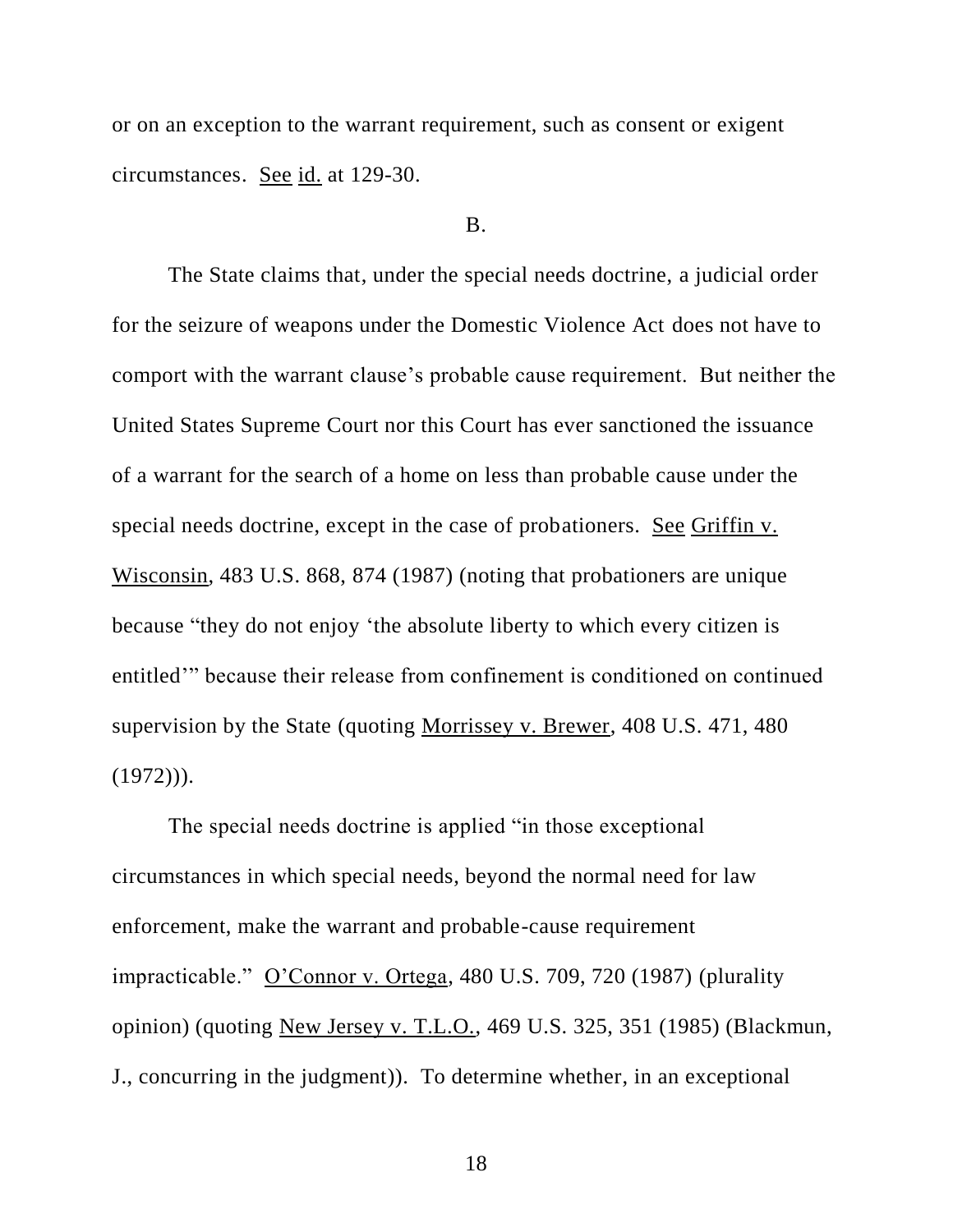circumstance, a special need justifies a search based on less than probable cause, the Court balances the need for a search against the nature of the intrusion. See T.L.O., 469 U.S. at 337. In those limited circumstances in which the special needs doctrine has been invoked, courts have upheld "searches and seizures based on reasonable grounds." See State v. Best, 201 N.J. 100, 108 (2010) (citing T.L.O., 469 U.S. at 340-41). In considering the justification for the special needs exception, an important part of the equation is "the degree to which a citizen has a legitimate expectation of privacy in the invaded place." See id. at 107-08 (quoting Joye v. Hunterdon Cent. Reg'l High Sch. Bd. of Educ., 176 N.J. 568, 590 (2003)).

The special needs doctrine has been applied in cases where the compelling justification for a search based on reasonable suspicion outweighed an individual's lessened expectation of privacy in a particular setting. Thus, in T.L.O., the United States Supreme Court concluded that the special needs doctrine applied in a school venue because "the substantial need of teachers and administrators" to exercise discretion in maintaining order and discipline in schools outweighed "the privacy interests of schoolchildren." 469 U.S. at 341. In that case, the Court upheld a school principal's search of a student's purse based upon reasonable suspicion. Id. at 345-48; see also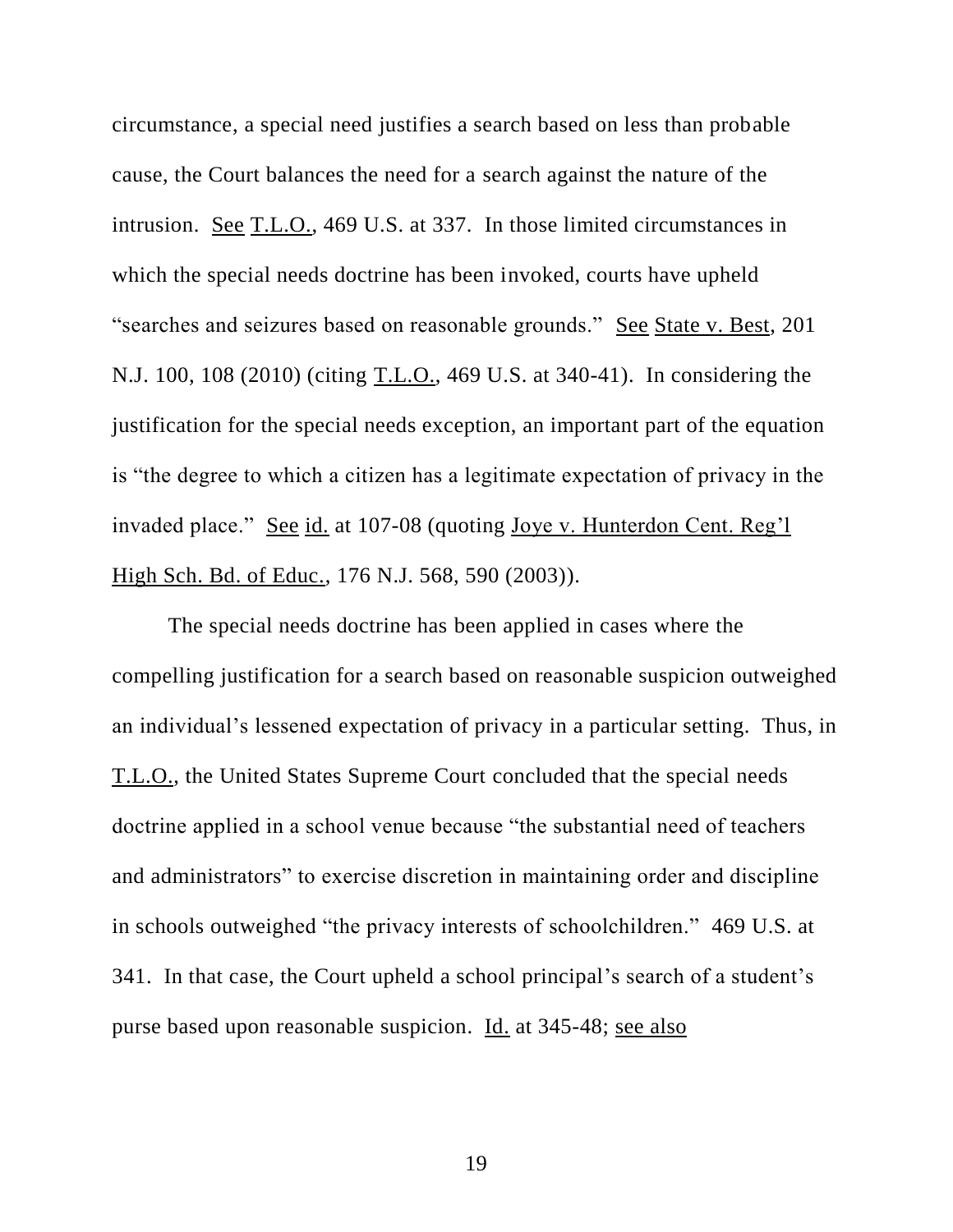Joye, 176 N.J. at 595 (finding that the special needs doctrine justified the random suspicionless drug testing of students engaged in extracurricular activities or seeking special privileges).

Likewise, the special needs doctrine applies to prison searches given the lesser expectation of privacy that inmates have and the heightened security needs in the prison setting. See Bell v. Wolfish, 441 U.S. 520, 558-60 (1979). Similarly, the doctrine has been extended to certain public employer workrelated searches given the "realities of the workplace, which strongly suggest that a warrant requirement would be unworkable." Ortega, 480 U.S. at 721; see also State in Interest of J.G., 151 N.J. 565, 578-88 (1997) (applying the special needs doctrine to the requirement that sex offenders must submit to testing for HIV or AIDS); N.J. Transit PBA Local 304 v. N.J. Transit Corp., 151 N.J. 531, 564-65 (1997) (finding that a special need justified a program of random drug and alcohol testing for employees in safety-sensitive positions).

We now turn to the provision of the Domestic Violence Act at issue.

# C.

The Legislature passed the Domestic Violence Act to combat the serious societal threat posed by violence in the home and in domestic relations, and to ensure that victims of domestic violence -- such as spouses, children, and parents -- received the "maximum protection" afforded by the law. N.J.S.A.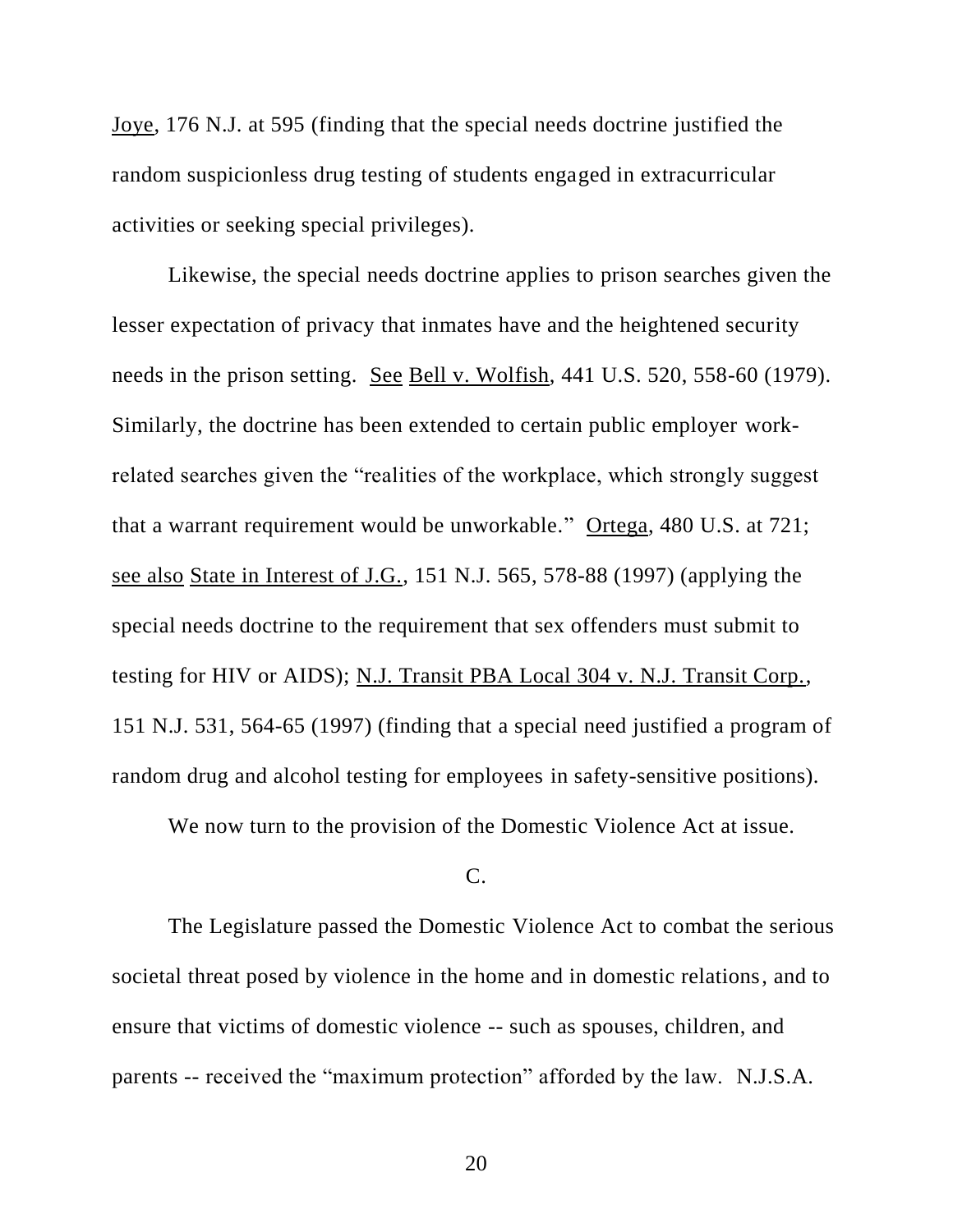2C:25-18. In its findings and declaration, the Legislature emphasized the thousands of New Jersey residents "who are regularly beaten, tortured and in some cases even killed by their spouses or cohabitants." Ibid. The Legislature further expressed its intent "that the official response to domestic violence shall communicate the attitude that violent behavior will not be excused or tolerated." Ibid. The Act is intended to "protect victims of violence that occurs in a family or family-like setting by providing access to both emergent and long-term civil and criminal remedies and sanctions." Ibid.

One such remedy is to prevent a person judged to be a domestic violence abuser from having access to a weapon, including a firearm, which poses an imminent threat to a victim who has sought the protection of our courts. See N.J.S.A. 2C:25-28(j). A victim may file a complaint in the Family Part of the Superior Court alleging an act or acts of domestic violence and seek emergency, ex parte relief in the nature of a TRO. N.J.S.A. 2C:25-28(a), (f). The court "may enter an ex parte order when necessary to protect the life, health or well-being of a victim on whose behalf the relief is sought," N.J.S.A. 2C:25-28(f), upon a showing of "good cause," N.J.S.A. 2C:25-28(i). The court is empowered to provide emergency relief that includes

> forbidding the defendant from returning to the scene of the domestic violence, forbidding the defendant from possessing any firearm or other weapon enumerated in subsection r. of N.J.S.A. 2C:39-1, ordering the search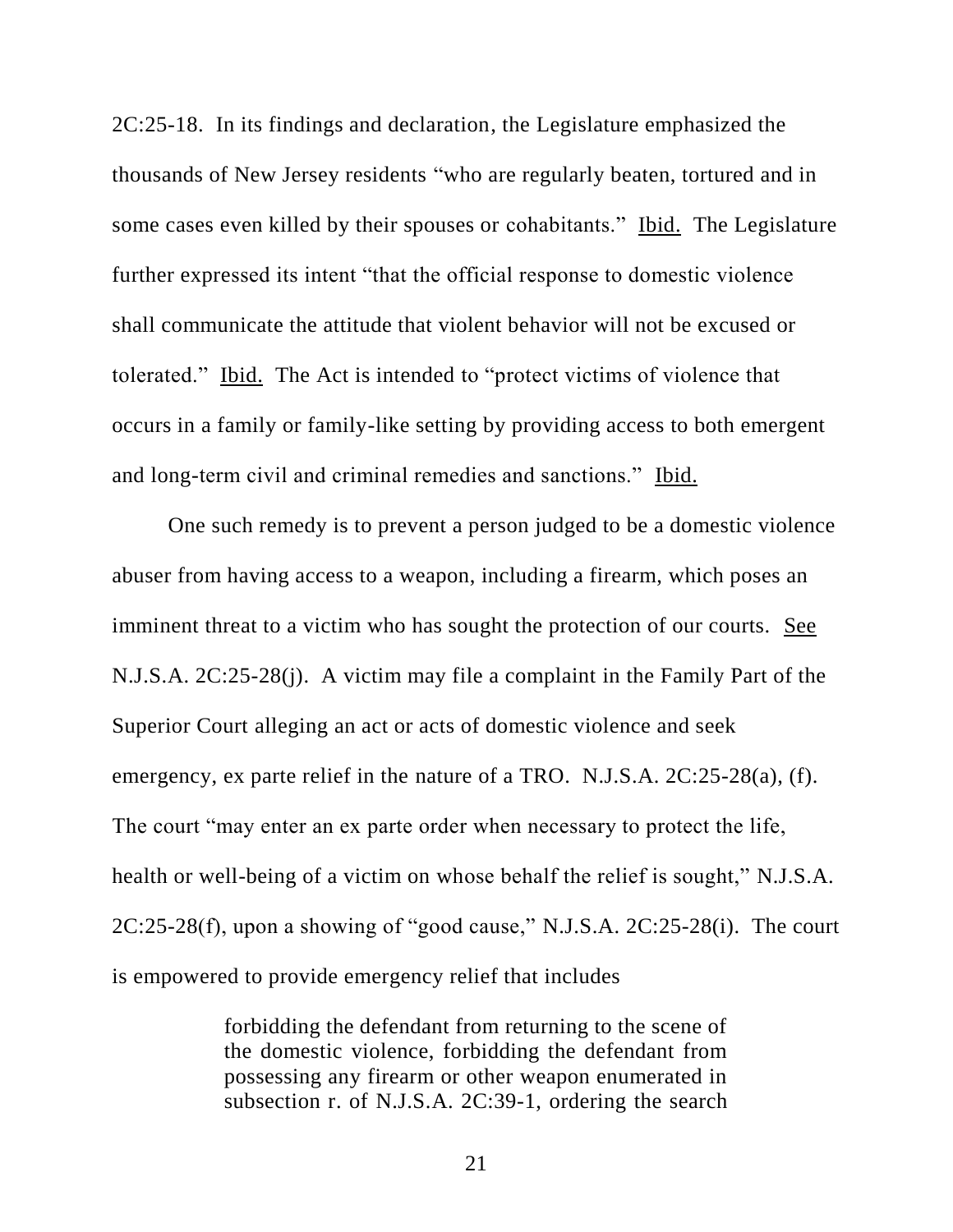for and seizure of any firearm or other weapon at any location where the judge has reasonable cause to believe the weapon is located and the seizure of any firearms purchaser identification card or permit to purchase a handgun issued to the defendant and any other appropriate relief.

[N.J.S.A. 2C:25-28(j) (emphasis added).]

The language of the Domestic Violence Act, standing alone, lacks clear standards to guide a court in ordering a civil warrant for the seizure of weapons. As written, the Act does not require a judicial finding of probable cause for the issuance of a search warrant authorizing the search of a home for weapons. See ibid. Instead, a judge issuing a TRO and related weapons search warrant need only find "reasonable cause to believe the weapon is located" in a particular place. Ibid. Through judicial interpretation of the Act's provisions, our courts have imposed standards to conform the Act to our Federal and State Constitutions. See State v. Johnson, 352 N.J. Super. 15, 20 (App. Div. 2002); see also State v. Dispoto, 189 N.J. 108, 120-21 (2007).

In Johnson, to conform the issuance of a domestic violence search warrant to constitutional principles prohibiting unreasonable searches and seizures, the Appellate Division set a reasonableness standard rather than the traditional probable cause standard on the basis that "a search warrant issued pursuant to N.J.S.A. 2C:25-28(j) is to protect the victim of domestic violence from further violence, and not to discover evidence of criminality." 352 N.J.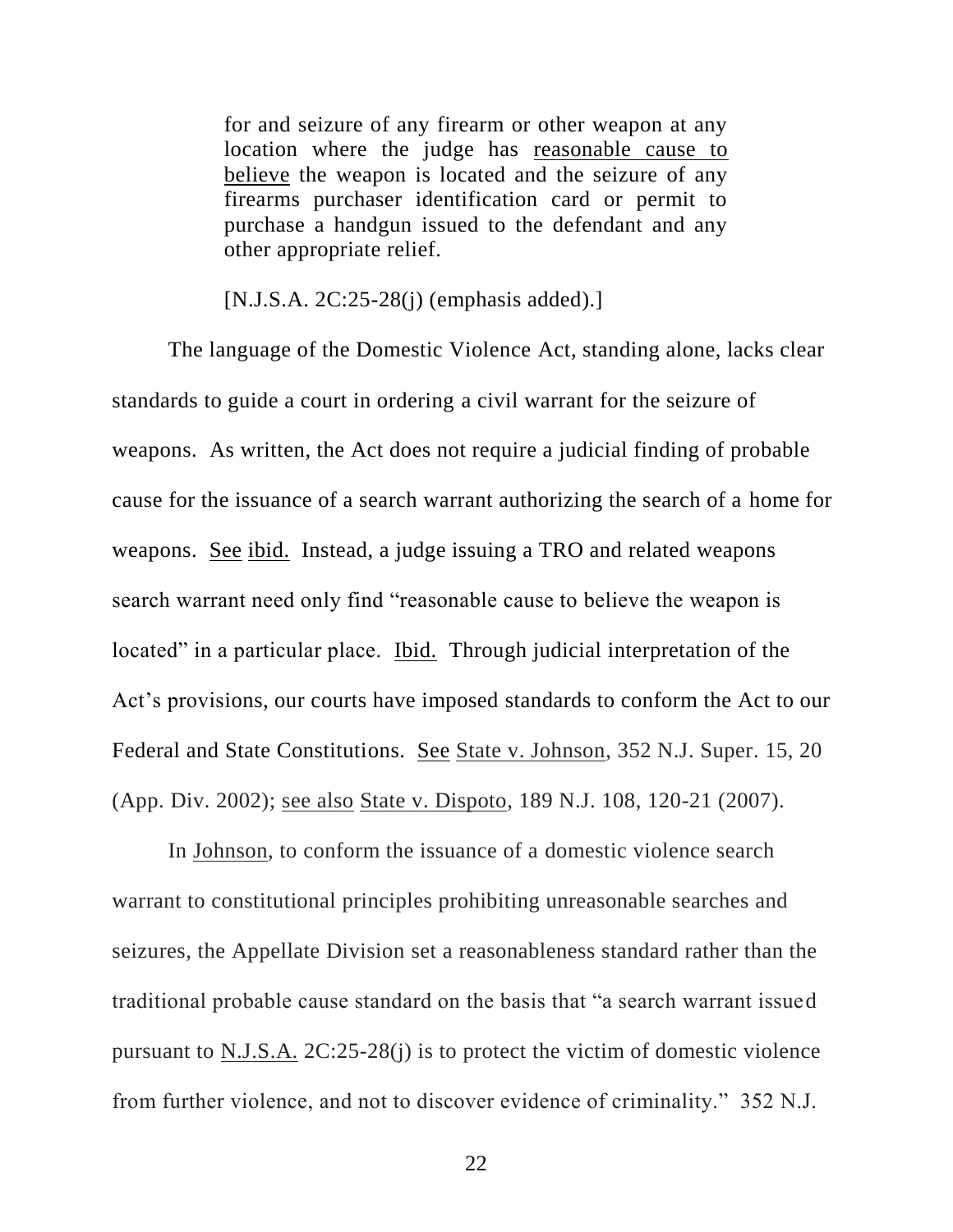Super. at 19-20. The Appellate Division concluded that before issuing a domestic violence search warrant, a court

> must find there exists reasonable cause to believe that, (1) the defendant has committed an act of domestic violence, (2) the defendant possesses or has access to a firearm or other weapon delineated in N.J.S.A. 2C:39-  $1(r)$ , and (3) the defendant's possession or access to the weapon poses a heightened risk of injury to the victim.

[Id. at 20.]

 $\overline{\phantom{a}}$ 

In Dispoto, we disapproved of the first prong of the Johnson standard, holding that "before a domestic violence temporary restraining order and accompanying search warrant can be issued, the court must find probable cause to believe that an offense of domestic violence has occurred." 189 N.J. at 120, 121 n.3 (emphasis added). The validity of prongs two and three of the Johnson standard were not at issue in Dispoto. Nor was the validity of those prongs raised by the parties in State v. Harris, a case in which the Court declined to undertake a review of the constitutionality of N.J.S.A. 2C:25-28(j) to address the concerns raised by two dissenting members of the Court. 211 N.J. 566, 592 (2012); <u>see also id.</u> at 592-603 (Albin, J., dissenting).<sup>4</sup>

<sup>4</sup> Acknowledging that the parties had not challenged the constitutionality of N.J.S.A. 2C:25-28(j), two members of the Court would have remanded and given the "parties a fair opportunity to address the constitutionality of the statute at a new oral argument with further briefing." Harris, 211 N.J. at 602 (Albin, J., dissenting).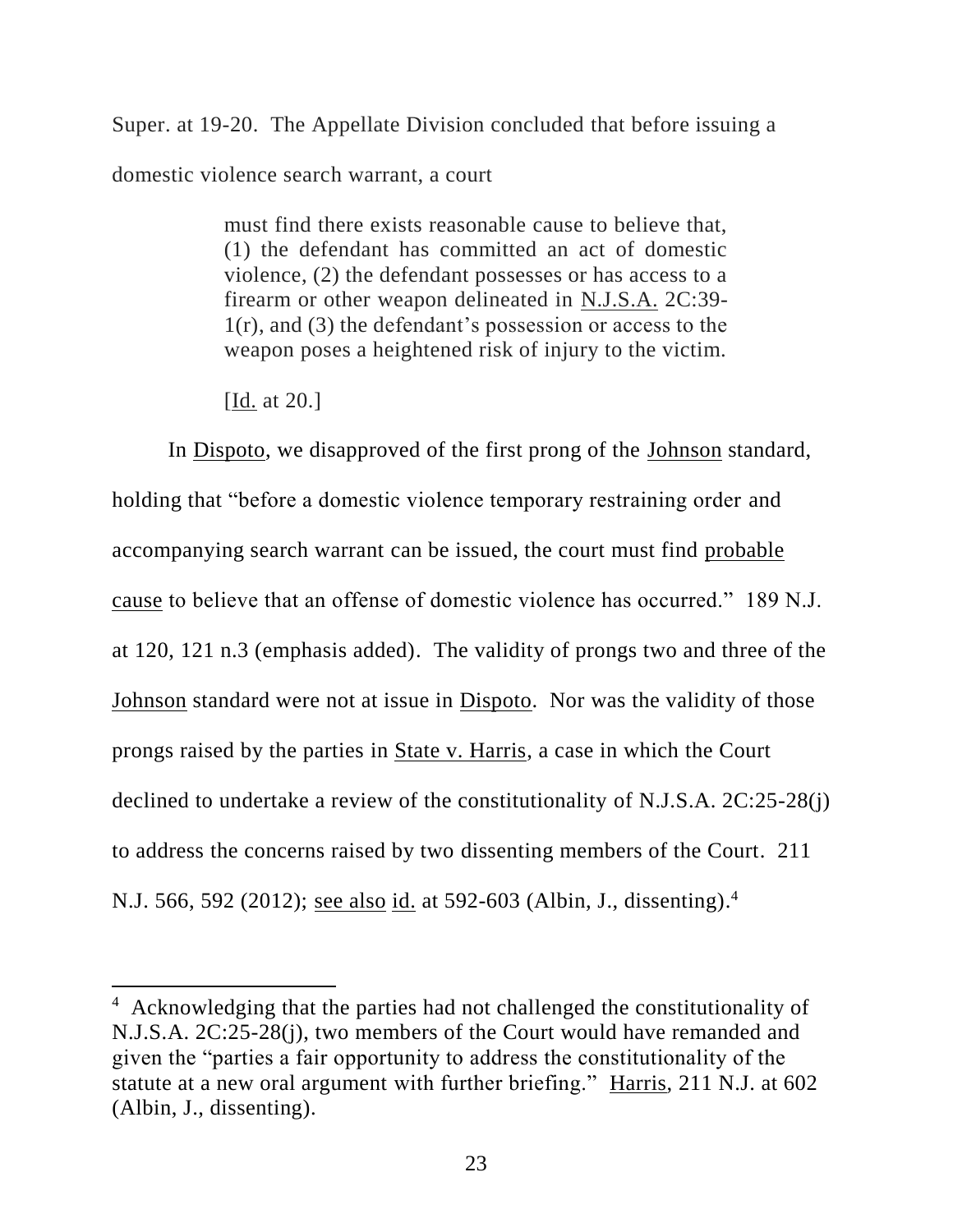The issue not properly raised before the Court in Harris is now squarely before us: whether the reasonable cause standard for the issuance of a domestic violence search warrant for weapons set forth in Johnson and N.J.S.A. 2C:25-28(j) is incompatible with the Fourth Amendment and Article I, Paragraph 7 of our State Constitution.

#### D.

We acknowledge that a search warrant for weapons authorized by N.J.S.A. 2C:25-28(j) is a civil warrant aimed not at recovering evidence of a crime, but rather at seizing weapons that may pose an imminent risk to a domestic violence victim. We recognize the need for law enforcement to act expeditiously to protect domestic violence victims from harm. See N.J.S.A. 2C:25-18. But the Fourth Amendment and Article I, Paragraph 7's prohibition against unreasonable searches and seizures and their command that warrants issue upon probable cause apply not only to criminal investigations but also to searches related to civil or administrative investigations. See Camara, 387 U.S. at 538-39. The probable cause requirement for warrants is adaptable to civil and administrative search warrants to ensure that only reasonable searches are conducted under our Federal and State Constitutions, as the United States Supreme Court made clear in Camara. See ibid.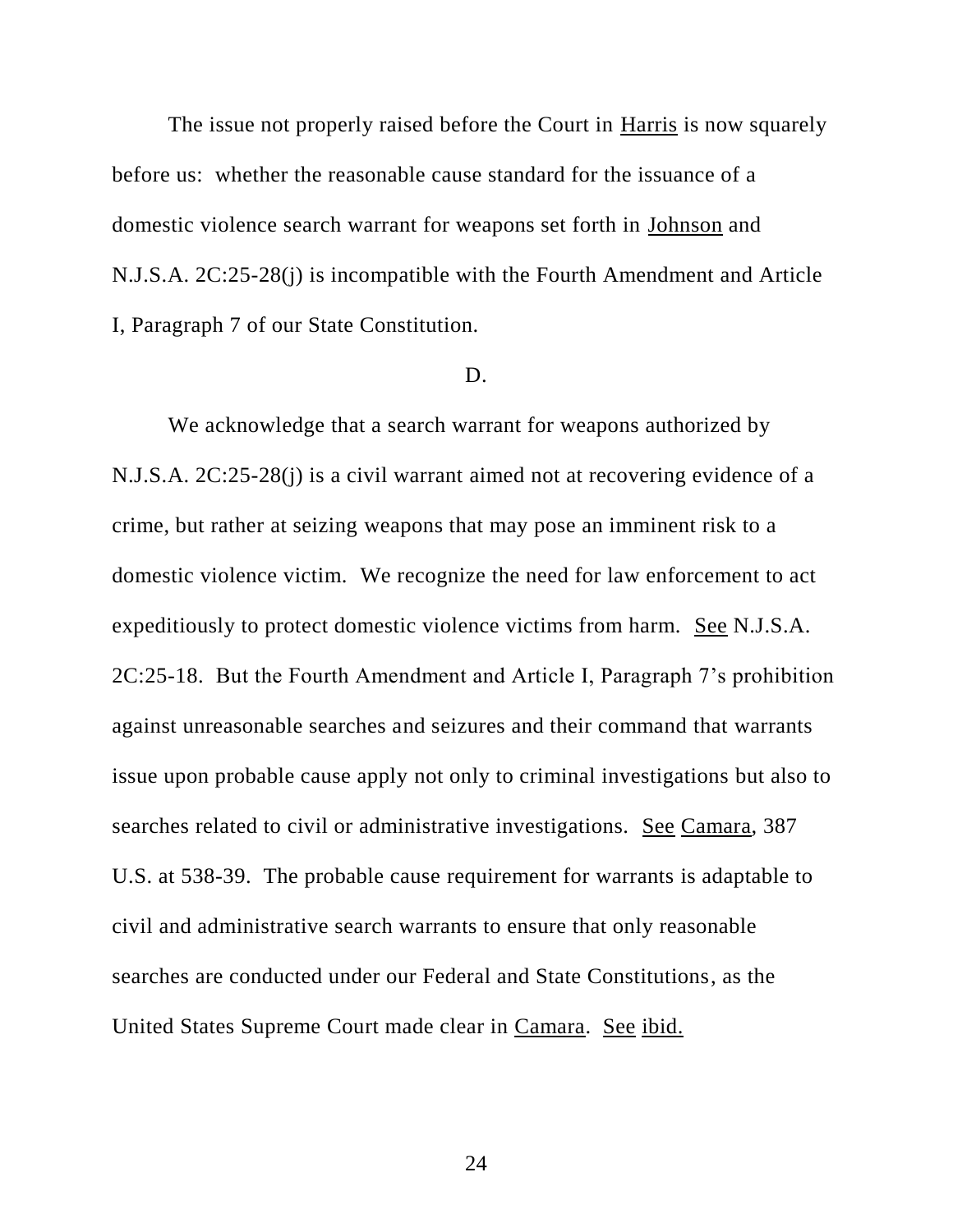The issue in Camara was whether a safety inspection ordinance authorizing "municipal officials to enter a private dwelling without a search warrant and without probable cause to believe" a housing code violation existed, and without consent, violated the Fourth Amendment. Id. at 527. In addressing that issue, the Court observed that it would be "anomalous to say that the individual and his private property are fully protected by the Fourth Amendment only when the individual is suspected of criminal behavior." Id. at 530. It noted that "[i]n cases in which the Fourth Amendment requires that a warrant to search be obtained, 'probable cause' is the standard by which a particular decision to search is tested against the constitutional mandate of reasonableness." Id. at 534. The Court recognized that the probable cause standard would have to be adaptable to an inspection-program scheme "aimed at securing city-wide compliance with minimum physical standards for private property." See id. at 535. That is so because "the facts that would justify an inference of 'probable cause' to make [a health and safety] inspection are clearly different from those that would justify such an inference where a criminal investigation has been undertaken." Id. at 538.

In that light, the Court held that "[i]n determining whether a particular inspection is reasonable -- and thus in determining whether there is probable cause to issue a warrant for that inspection -- the need for the inspection must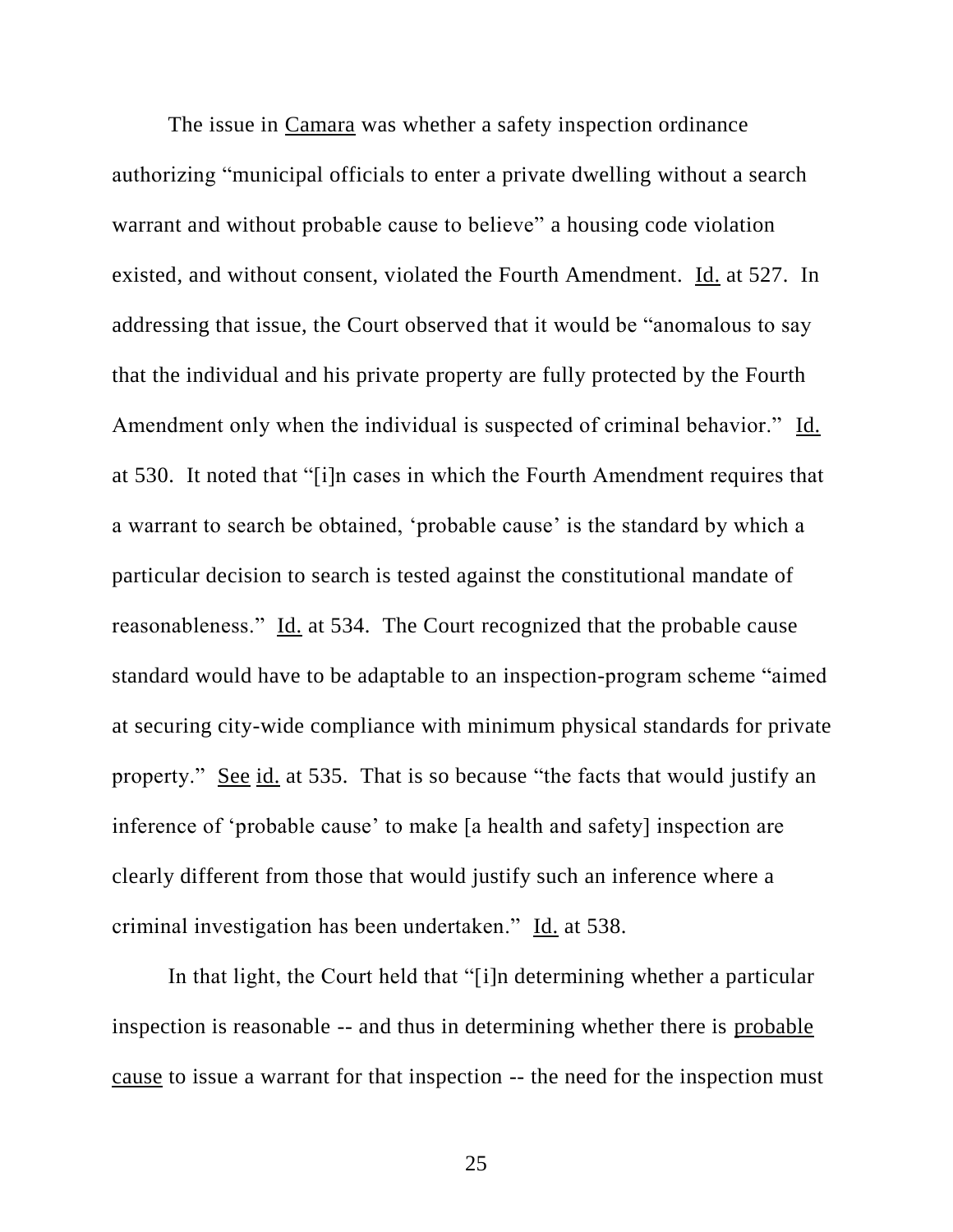be weighed in terms of these reasonable goals of code enforcement." Id. at 535 (emphasis added). Thus, "'probable cause' to issue a warrant to inspect must exist if reasonable legislative or administrative standards for conducting an area inspection are satisfied with respect to a particular dwelling," but nevertheless "reasonableness is still the ultimate standard." Id. at 538-39.<sup>5</sup>

Consistent with Camara, in Huber, we held that the State Department of Environmental Protection was required to secure a court order premised on probable cause authorizing a nonconsensual entry into a residential backyard to conduct an inspection. 213 N.J. at 367-68. We noted that probable cause in the administrative context is different from the criminal context and "may be based not only on specific evidence of an existing violation but also on a showing that 'reasonable legislative or administrative standards for conducting an . . . inspection are satisfied.'" Id. at 368 (ellipsis in original) (quoting Marshall v. Barlow's, Inc., 436 U.S. 307, 320 (1978)).

IV.

# A.

In applying the dictates of the Fourth Amendment and Article I, Paragraph 7 of our State Constitution to the Domestic Violence Act's

 $\overline{\phantom{a}}$ 

<sup>5</sup> Camara also clearly noted that inspections, even without a warrant, would be permissible if necessitated by "emergency situations." 387 U.S. at 539.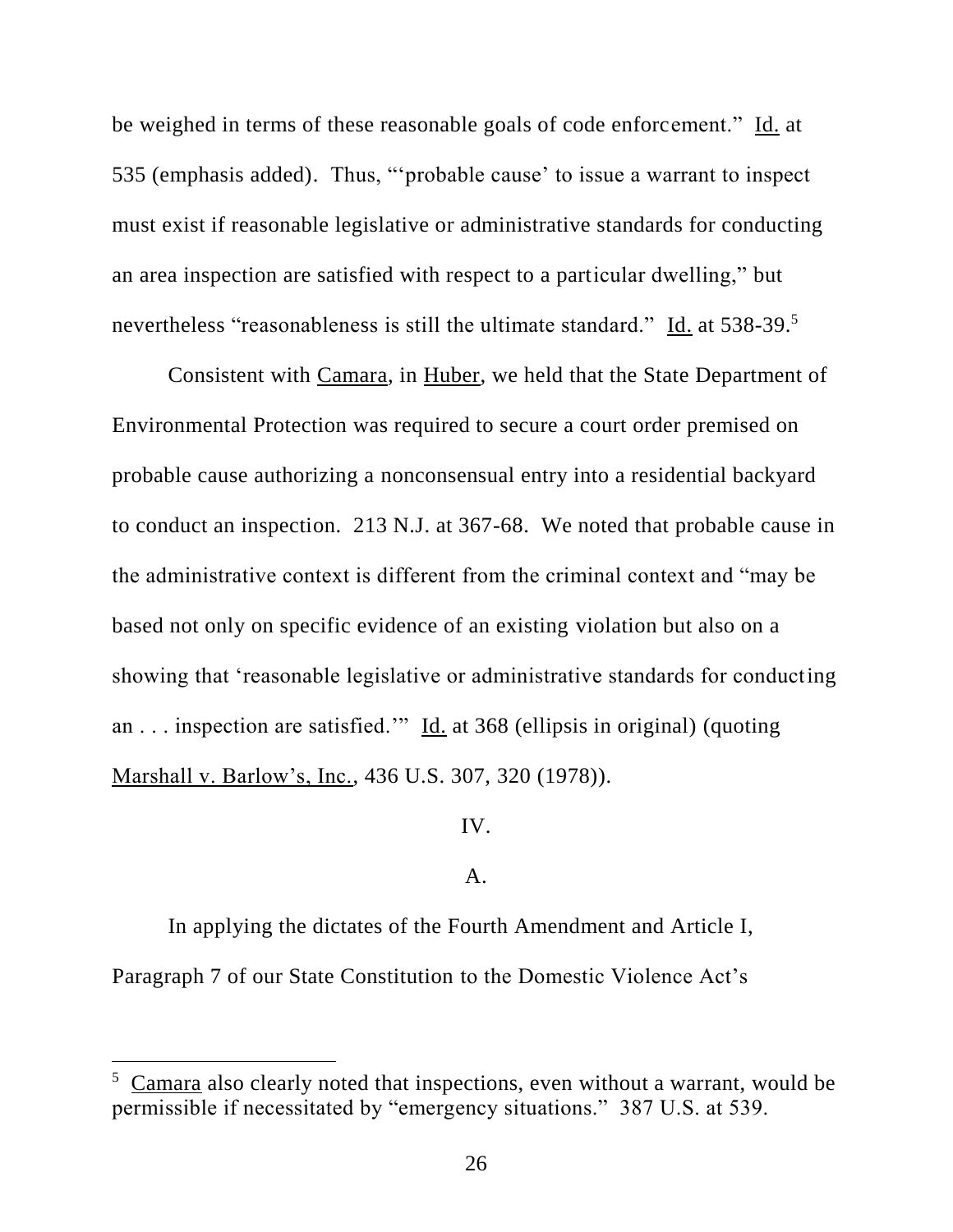authorization to courts to issue warrants for the search of weapons in places that include the home, we must balance the traditional requirement that a warrant issue only upon probable cause and the need to provide domestic violence victims the maximum protection under the law. The important goals of the Domestic Violence Act can be achieved within our constitutional scheme of ordered liberty. The sanctity of the home can be preserved while providing thorough safeguards to domestic violence victims.

It bears mentioning that other jurisdictions have conformed their domestic violence statutory schemes to the Fourth Amendment. Although other states have statutes authorizing a court to order that an alleged domestic abuser surrender weapons under certain circumstances, those provisions do not permit the search of a home or other location on a showing of less than probable cause. See, e.g., Alaska Stat. § 18.66.100(c)(7); Ariz. Rev. Stat. Ann. § 13-3602(G)(4); Ind. Code § 34-26-5-9(d)(4); Md. Code Ann., Fam. Law § 4- 506(f); N.Y. Fam. Ct. Act § 842-a(1)(a); N.C. Gen. Stat. § 50B-3.1(a).

Indeed, only five states statutorily permit the issuance of a search warrant for the seizure of firearms in conjunction with the issuance of a restraining order. See Cal. Penal Code § 1524(a)(11); Del. Code Ann. tit. 10, § 1045(a)(11); Haw. Rev. Stat. Ann. § 134-7(f); Me. Rev. Stat. Ann. tit. 19-A, § 4006(2-A); N.H. Rev. Stat. Ann. § 173-B:4. Of those states, four require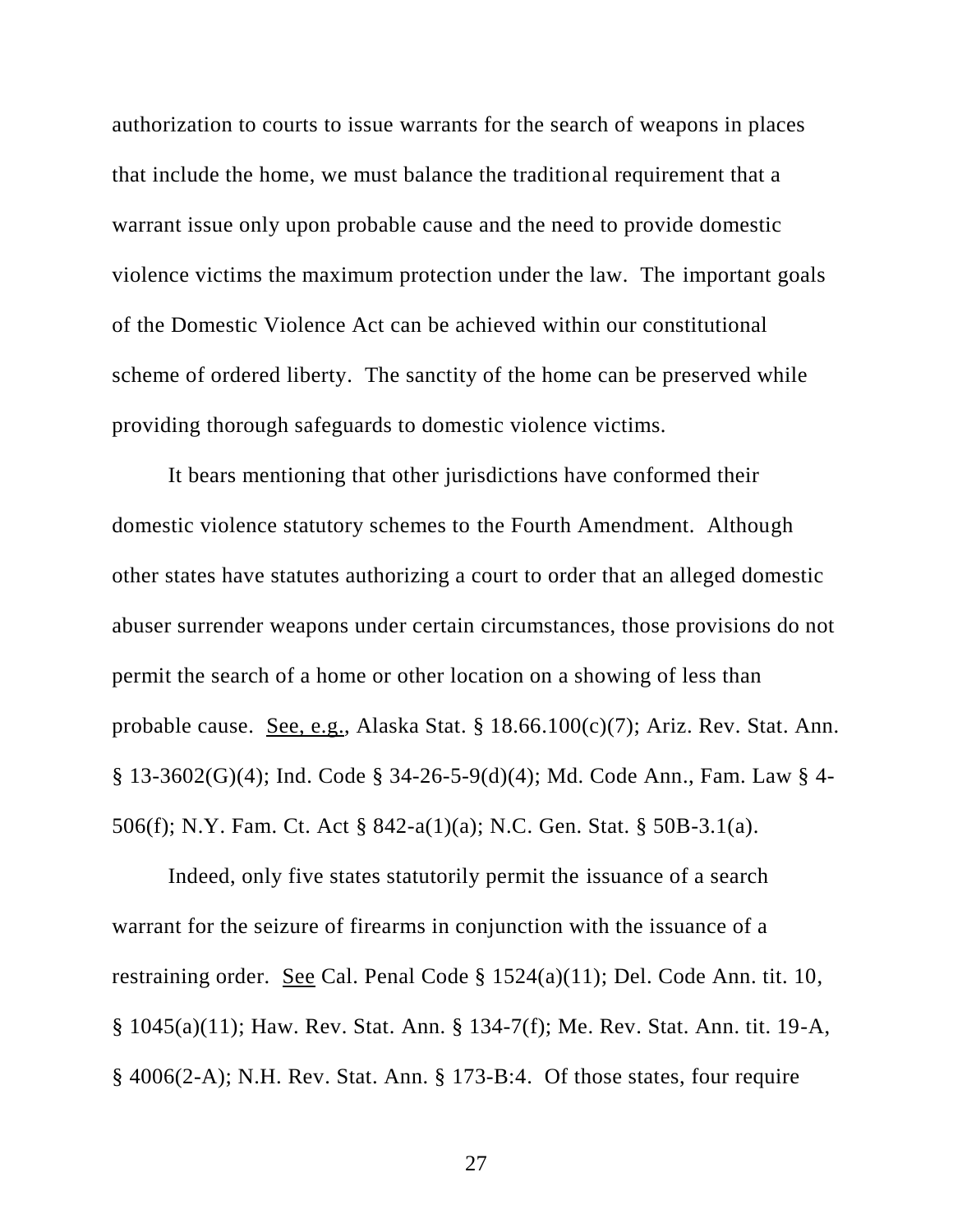first that the defendant failed to comply with the firearm surrender mandate before a warrant may issue for the search of a home. See Cal. Penal Code § 1524(a)(11); Haw. Rev. Stat. Ann. § 134-7(f); Me. Stat. tit. 19-A, § 4006(2- A); N.H. Rev. Stat. Ann. § 173-B:4. Those states do not, however, permit the issuance of such search warrants on a showing of less than probable cause. See Frazzini v. Superior Court, 87 Cal. Rptr. 32, 37 (Ct. App. 1970) (requiring that search warrants issued pursuant to Cal. Penal Code § 1524 be based upon probable cause); State v. Kalai, 537 P.2d 8, 10 (Haw. 1975) (mandating under constitutional and statutory law that "no warrant may issue except upon probable cause"); Me. Stat. tit. 19-A, § 4006(2-A); N.H. Rev. Stat. Ann. § 173-  $B:4(II)$ .

Delaware's domestic violence statute is closest to N.J.S.A. 2C:25-28(j), as it articulates its own standard for issuing search warrants for weapons in the domestic violence context. Although Delaware's statute does not explicitly require a finding of probable cause for the issuance of a search warrant for weapons, it provides greater protections against unconstitutional intrusions than those provided under N.J.S.A.  $2C:25-28(i)$ .<sup>6</sup> N.J.S.A.  $2C:25-28(i)$ 's

 $\overline{\phantom{a}}$ 

<sup>&</sup>lt;sup>6</sup> The Delaware statute explicitly permits the issuance of a warrant to search for and seize firearms if a domestic abuse victim can (1) "describe, with sufficient particularity, both the type and location of the firearm or firearms," and (2) prove that the alleged abuser "used or threatened to use a firearm against" the alleged victim, or that the victim "expresses a fear that the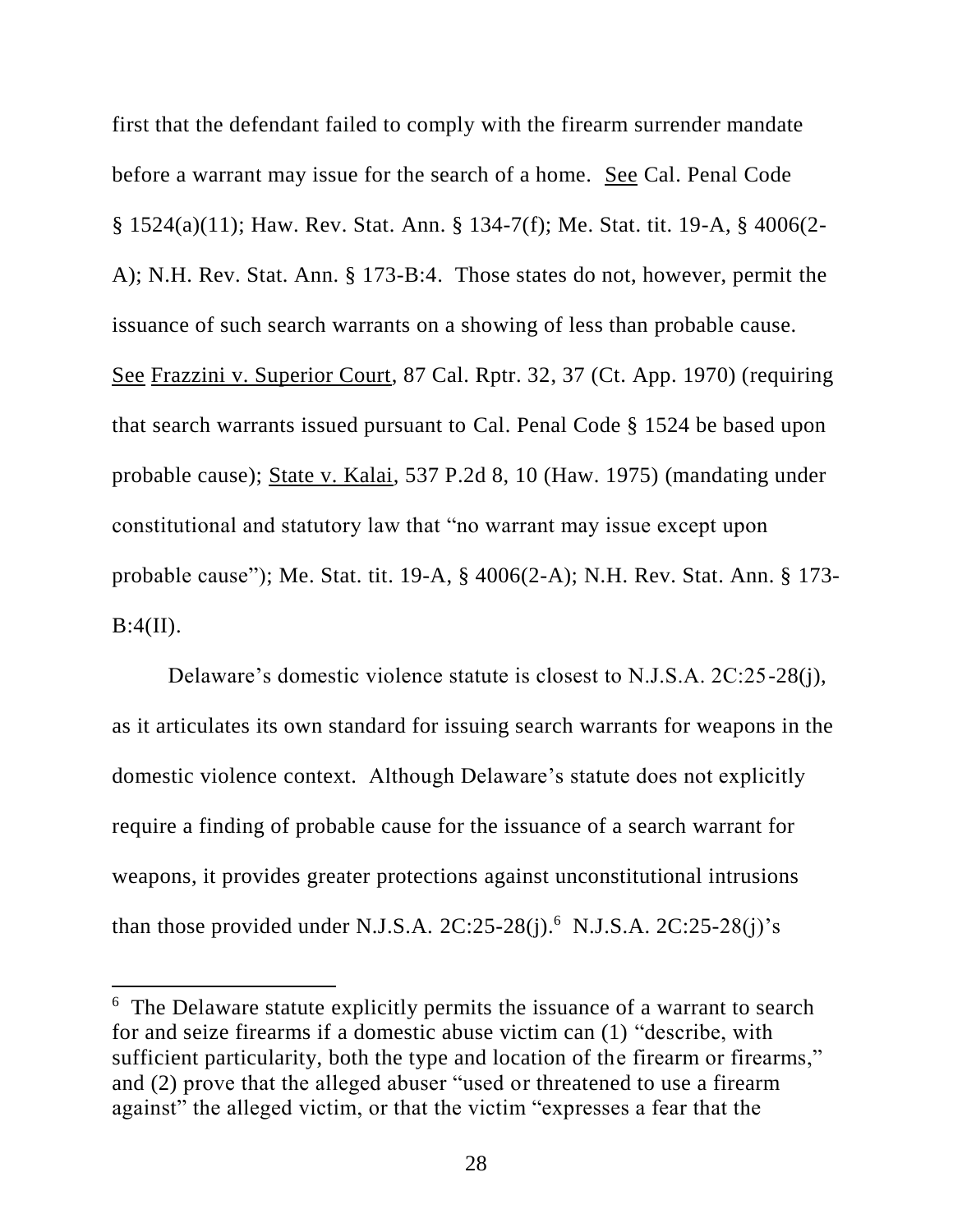authorization of a search warrant issued on less than probable cause apparently is unique to our State.

#### B.

We reject the State's argument that we should invoke the special needs doctrine to carve out a singular exception to the traditional constitutional protections afforded to the home under the warrant requirement by slackening the probable cause standard. Under our current jurisprudence, in a domestic violence setting, law enforcement officers can execute a warrantless entry of a home to seize weapons based on exigent circumstances. See Edmonds, 211 N.J. at 130.

The special needs doctrine has applied almost uniformly to those exceptional circumstances involving warrantless searches and seizures. See, e.g., State v. O'Hagen, 189 N.J. 140, 161-63 (2007); Joye, 176 N.J. at 596. In the case before us, we are dealing with a domestic violence victim who appeared before a court seeking a TRO and a warrant to seize weapons from an alleged abuser. This is not an exceptional circumstance that renders "the warrant and probable-cause requirement impracticable." See Ortega, 480 U.S.

 $\overline{\phantom{a}}$ 

<sup>[</sup>abuser] may use a firearm against them." Del. Code Ann. tit. 10,  $§ 1045(a)(11).$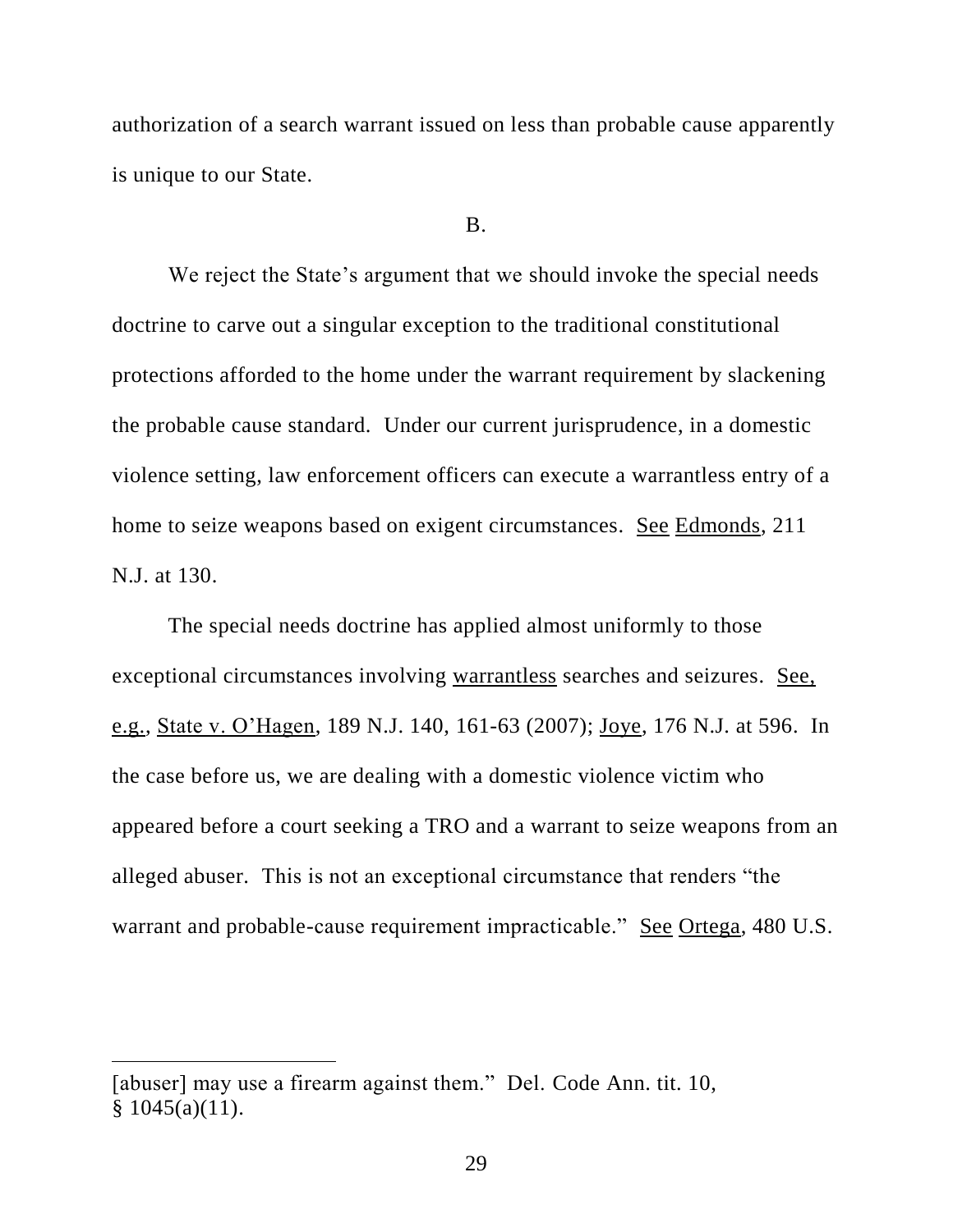at 720 (quoting T.L.O., 469 U.S. at 351 (Blackmun, J., concurring in the judgment)).

Applying the probable cause standard in a flexible and commonsense way -- guided by the standard of reasonableness that generally governs the legality of all searches and seizures -- we can maintain the heightened right of privacy attaching to the home while protecting domestic violence victims from imminent danger. See Camara, 387 U.S. at 534-35. We are mindful that the probable cause standard must be adapted to a legislative scheme that is civil in nature, as suggested in Camara. See ibid. In Johnson and Dispoto, our courts engrafted standards onto the spare language of N.J.S.A. 2C:25-28(j) to save it from a constitutional challenge. Johnson, 352 N.J. Super. at 19-20; Dispoto, 189 N.J. at 120. The standards that we adopt today are extensions of Johnson and Dispoto and will ensure that N.J.S.A. 2C:25-28(j) conforms to our Federal and State Constitutions, while safeguarding domestic violence victims.

Before issuing a search warrant for weapons as part of a TRO under the Domestic Violence Act, a court must find that there is (1) probable cause to believe that an act of domestic violence has been committed by the defendant, Dispoto, 189 N.J. at 120; (2) probable cause to believe that a search for and seizure of weapons is "necessary to protect the life, health or well-being of a victim on whose behalf the relief is sought," see N.J.S.A. 2C:25-28(f); and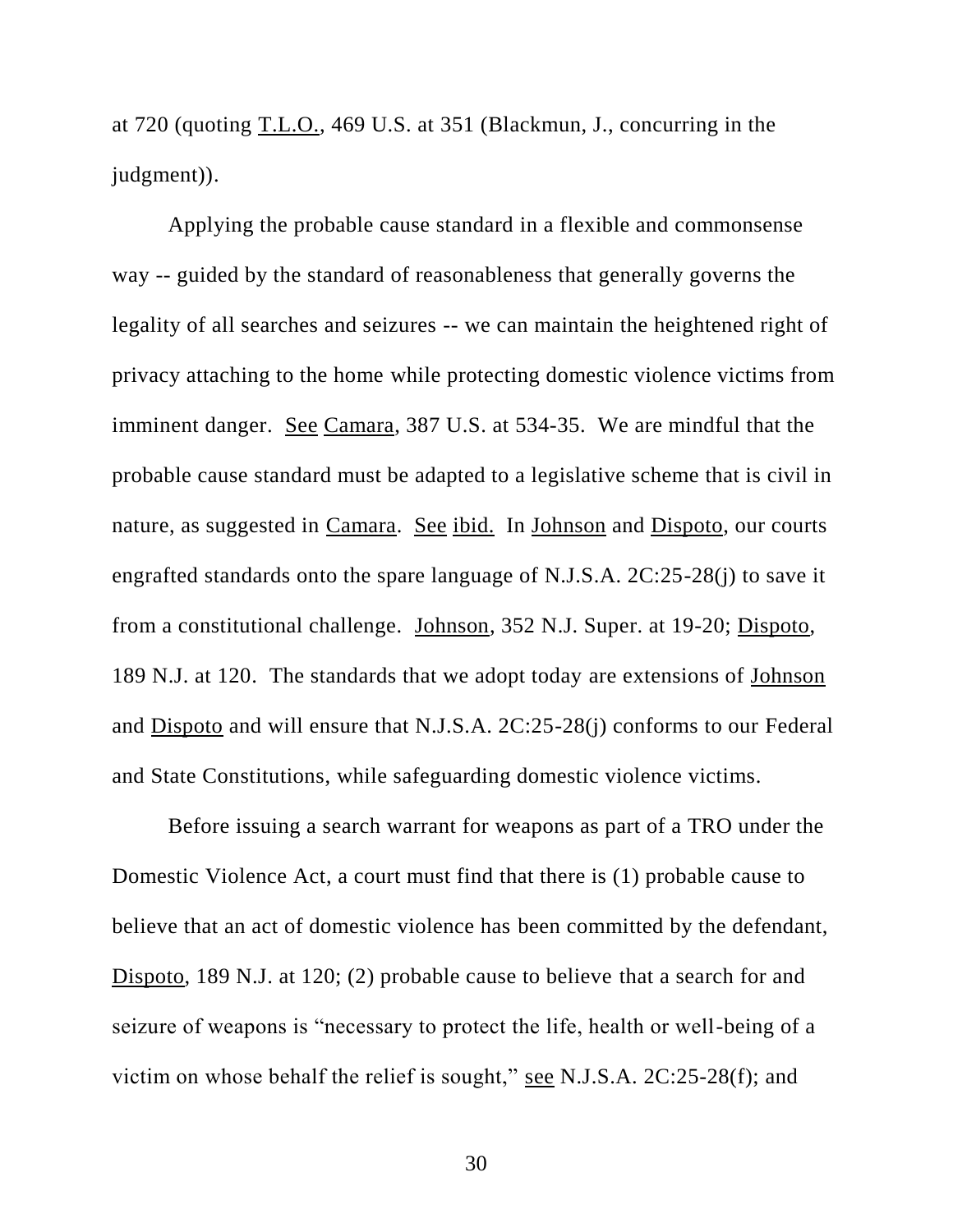(3) probable cause to believe that the weapons are located in the place to be searched. <u>See Harris</u>, 211 N.J. at 601 (Albin, J., dissenting).<sup>7</sup>

One long-established definition for probable cause for a criminal search warrant "is a well-grounded suspicion." See State v. Smith, 212 N.J. 365, 388 (2012) (quoting State v. Moore, 181 N.J. 40, 45 (2004)). Transferred into the domestic violence context, the court issuing a weapons search warrant would merely have to find a well-grounded suspicion that the defendant committed an act of domestic violence, that a seizure of weapons is necessary to protect the life, health or well-being of the victim, and that the weapons are located in the place to be searched. See ibid. A showing of probable cause "is not a high bar." See State v. Pinkston, 233 N.J. 495, 509 (2018) (quoting District of Columbia v. Wesby, 583 U.S. \_\_\_, 138 S. Ct. 577, 586 (2018)).

To be clear, as with any other search warrant, hearsay may be sufficient to establish probable cause, "so long as there are facts which give the statement an appearance of trustworthiness." State v. Gathers, 234 N.J. 208, 221 (2018) (quoting State v. DiRienzo, 53 N.J. 360, 385 (1969)); see also State

 $\overline{a}$ 

 $7$  If the court is presented with probable cause to believe that the alleged abuser possessed a weapon and possession of that weapon is per se a crime, see, e.g., N.J.S.A. 2C:39-5(a) (prohibiting unlicensed possession of machine guns); N.J.S.A. 2C:39-7 (prohibiting certain persons from possessing weapons), then a search warrant can issue, provided there is probable cause to believe that the weapons are located in the place to be searched. In such a circumstance, prongs one and two are inapplicable.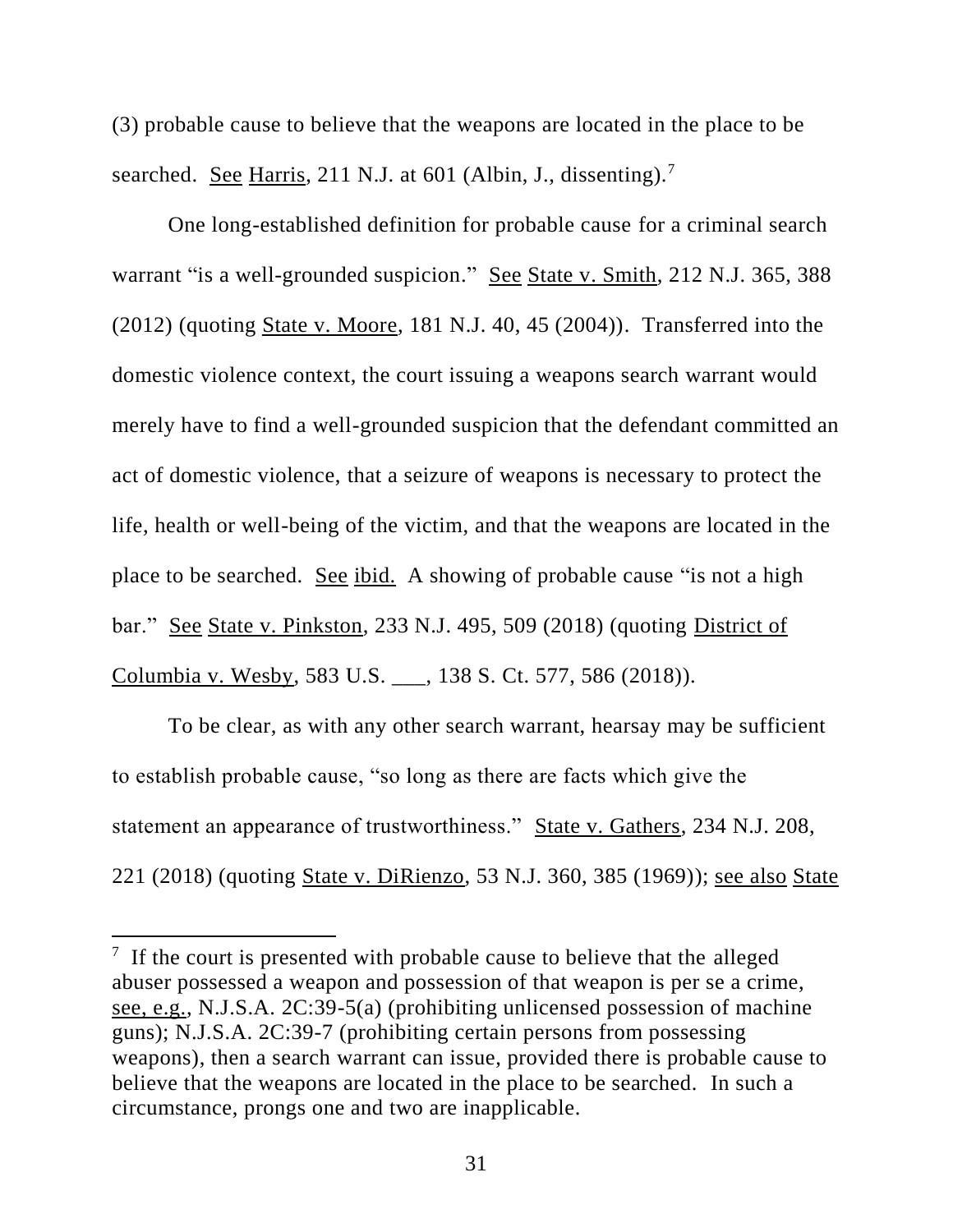v. Novembrino, 105 N.J. 95, 123 (1987) (holding that whether an informant's tip gives rise to probable cause depends on the informant's "veracity and basis of knowledge" as part of the "totality of the facts" analysis). Moreover, courts can credit information received directly from a citizen source. State v. Basil, 202 N.J. 570, 586 (2010) ("Generally speaking, information imparted by a citizen directly to a police officer will receive greater weight than information received from an anonymous tipster. . . . [W]e assume that an ordinary citizen 'is motivated by factors that are consistent with law enforcement goals.'" (quoting State v. Davis, 104 N.J. 490, 506 (1986)).

Because domestic violence victims are often unrepresented, under considerable stress, in fear of their alleged abusers, and may have language barriers, courts must be patient and take the time necessary to make a complete record. In considering the issuance of a domestic violence search warrant for weapons, the court should ask the victim questions that will elicit the victim's basis of knowledge that the defendant possesses weapons and that the weapons will be found at a home or other location. Additionally, the court may make reasonable inferences and accredit trustworthy hearsay when establishing a victim's basis of knowledge regarding the abuser's ownership and location of weapons.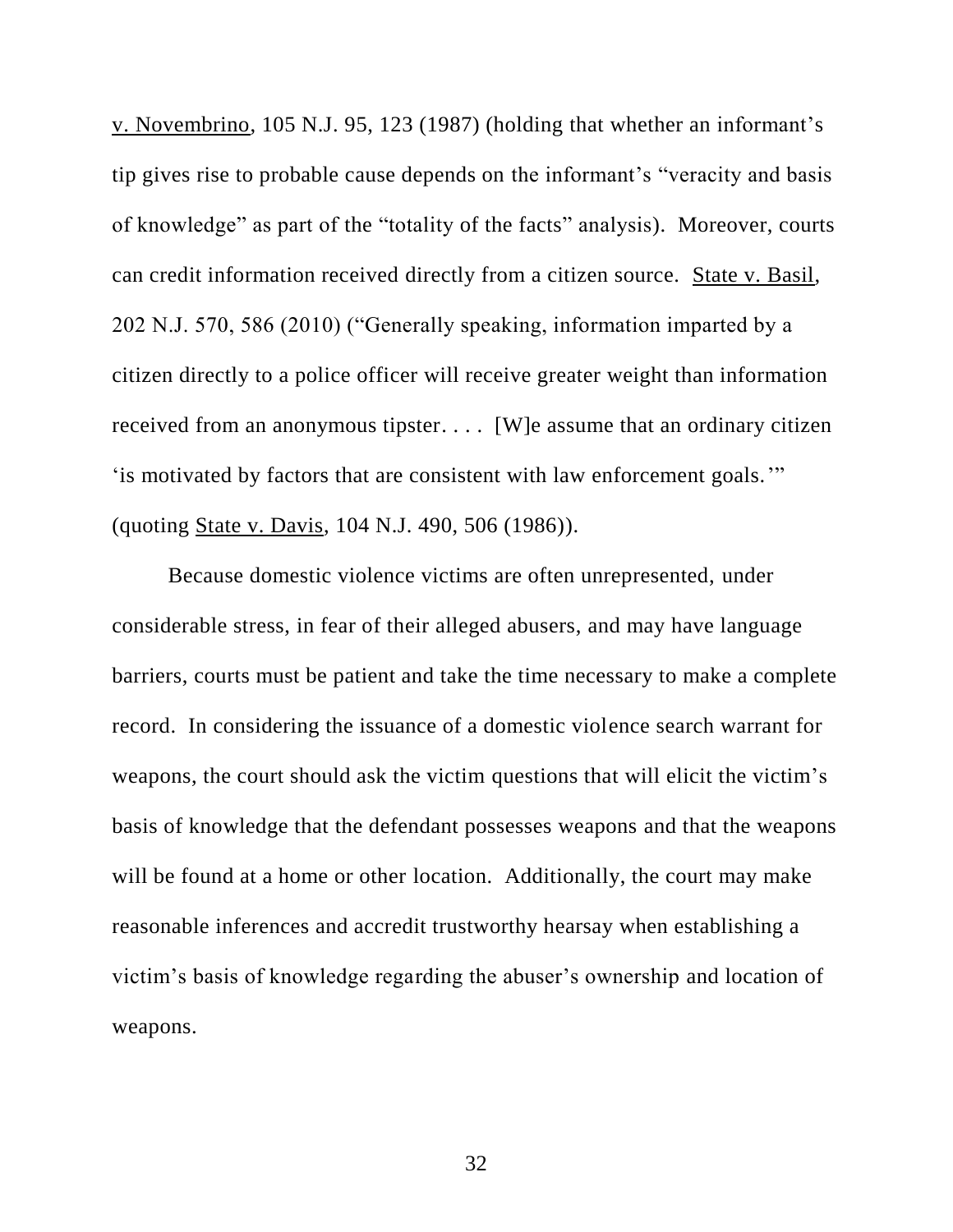Law enforcement successfully combats violent crimes and drug cartels, and investigates all manner of offenses, within the confines of the Fourth Amendment and our State Constitution. Prosecuting domestic violence abusers and protecting victims through the issuance of TROs and search warrants for weapons also can be achieved without weakening fundamental constitutional guarantees.

#### V.

Applying those enunciated principles discussed as well as the thenexisting standards for issuing a domestic violence warrant for the search of weapons, we conclude that the search warrant issued here does not comport with the Fourth Amendment or Article I, Paragraph 7 of our State Constitution. Although the family court never made explicit probable cause findings that Hemenway had committed acts of domestic violence against D.S. as required by Dispoto, see 189 N.J. at 120, from the record before us, it is evident that the court credited D.S.'s testimony and therefore that prong is satisfied. We do not address whether the court found probable cause to believe a search for and seizure of weapons is necessary to protect the life, health or well-being of a victim or probable cause to believe that the weapons were located in the place to be searched, because even the lesser standard set forth in Johnson was not satisfied. Under Johnson, the court was required to find reasonable cause to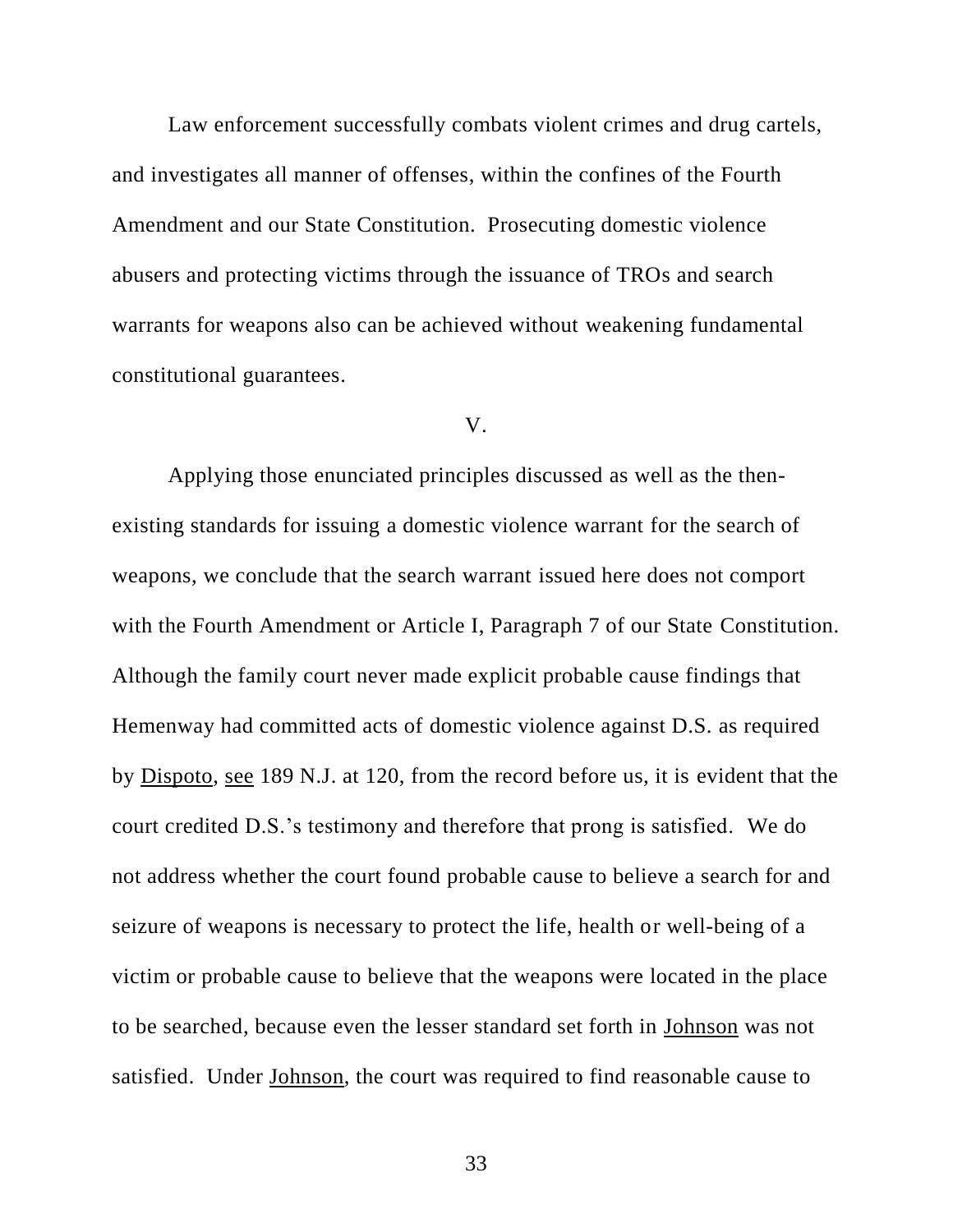believe that "the defendant possesses or has access to a firearm or other weapon delineated in N.J.S.A. 2C:39-1(r)" and that his "possession or access to the weapon poses a heightened risk of injury to the victim." See Johnson, 352 N.J. Super. at 20.

During its colloquy with D.S. at the hearing to issue a TRO and search warrant for weapons, the court did not elicit sufficient facts concerning whether Hemenway possessed a firearm and whether D.S. had knowledge regarding where Hemenway allegedly stored the weapons she identified. Here is the colloquy conducted by the court:

> [THE COURT:] What kind of weapons do you claim he has?

[D.S.:] Handguns, knives.

[THE COURT:] A handgun?

[D.S.:] Knives, blades.

[THE COURT:] Handguns?

[D.S.:] Switchblades.

[THE COURT:] Knives?

[D.S.:] Switchblades.

When a witness is non-responsive to the court's inquiry, the court should ask follow-up questions before issuing a search warrant for a handgun. After D.S.'s last two responses, "Switchblades," the court asked, "Where does he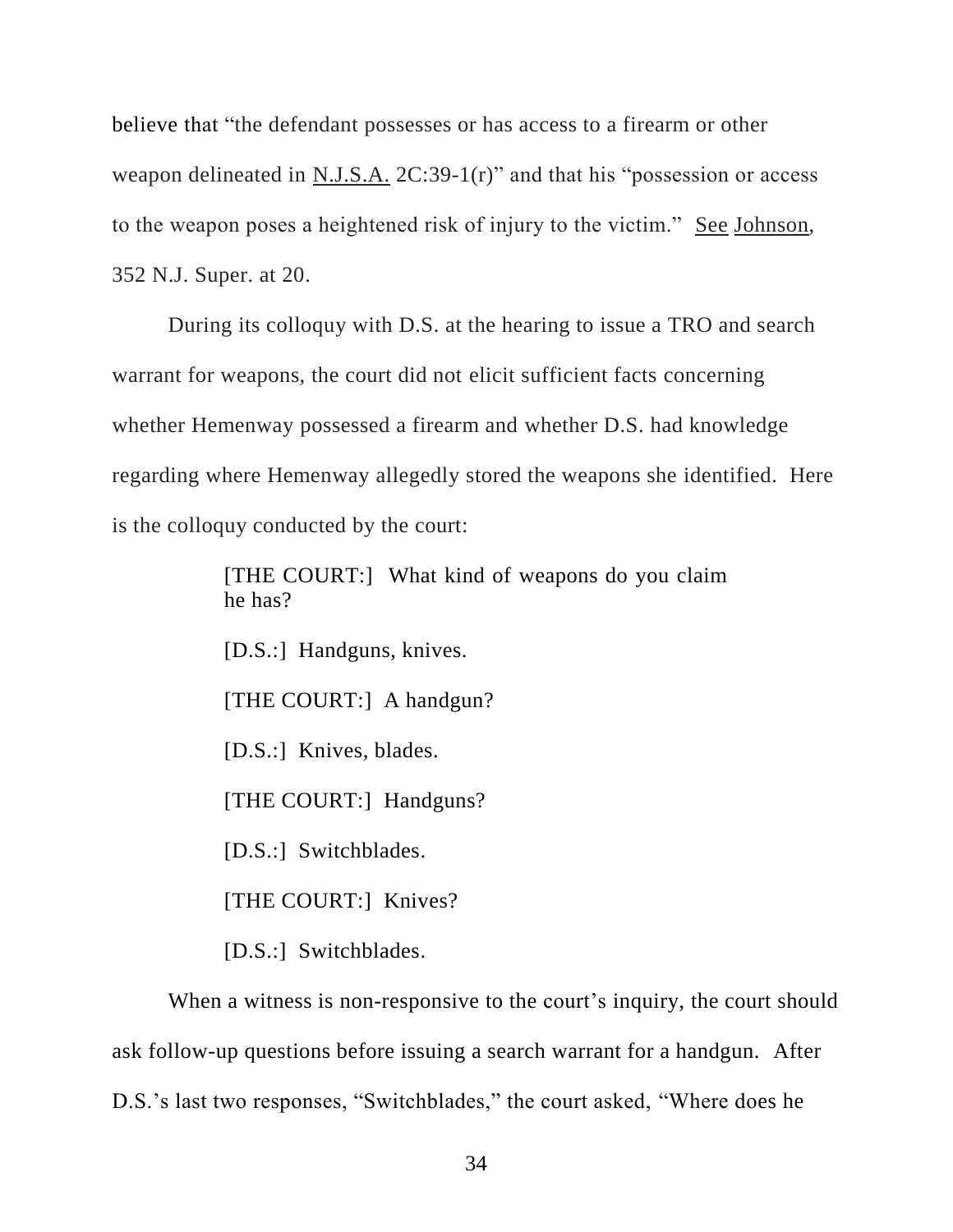have these?" She replied, "Special compartments in his car and at his apartment." The court, however, made no inquiry concerning the basis of D.S.'s knowledge that Hemenway stashed switchblades or even a handgun in special compartments in cars he owned or at his residence. The court made no findings -- based on either probable cause or reasonable cause -- that weapons would be found in those places.

The court should have elicited answers to determine whether D.S. knew Hemenway possessed a handgun and, if so, her knowledge concerning the location of the weapon. We urge our judges to take the additional time to make an appropriate record before issuing a warrant for the search of a home for weapons.

We conclude that the family court issued the search warrant for weapons based on a deficient record and without making the necessary findings to justify the warrant's issuance. Therefore, the search of Hemenway's home was unreasonable under our Federal and State Constitutions. All evidence derived from the search of Hemenway's home, including the drugs and cash recovered there, must be suppressed based on the defective domestic violence warrant. The fruits of the unlawful search of the home were used to form the factual basis for the issuance of the criminal search warrants. Thus, the evidence secured from those searches must be suppressed as well. State v.